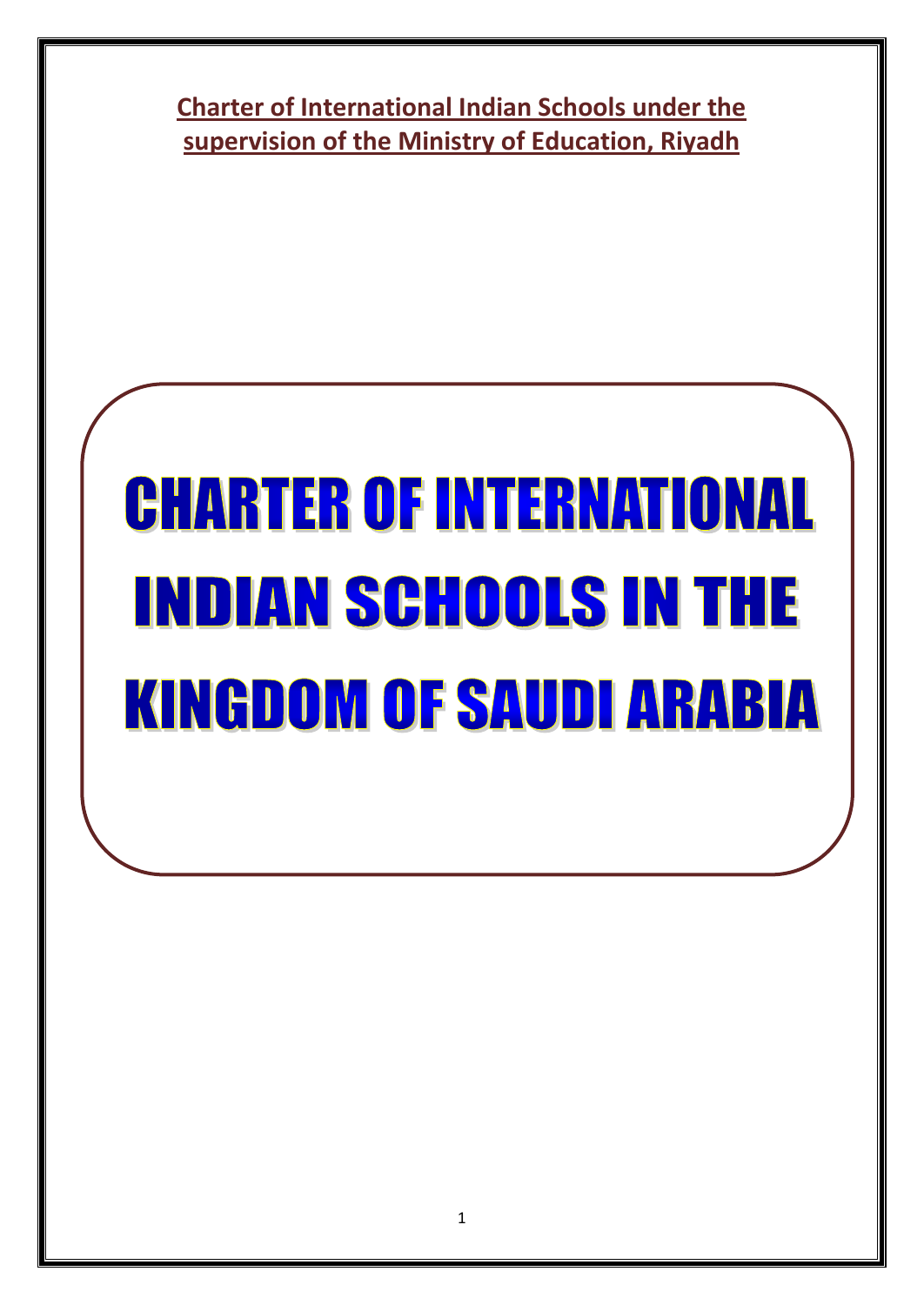# **CHAPTER-I**

# **Article I : Introduction & Definitions**

- a) Every SCHOOL established in different parts of the Kingdom of Saudi Arabia run by the resident Indian community for Indian pupils shall be called the "International Indian School". The name of the city in which the school is established shall be added to the name.
- b) The students of each such SCHOOL shall be the children of Indian community members legally resident in the Kingdom of Saudi Arabia and registered with the School. In certain situations and with the permission of the Ministry of Education of the Government of the Kingdom of Saudi Arabia, children of non-Indian nationals may also be admitted.
- c) Each SCHOOL in the Kingdom shall endeavor:
	- i) to provide the highest quality of education according to CBSE syllabus;
	- ii) to ensure the English language as the medium of instruction; and
	- iii) to impart education to Indian pupils at the following levels:
		- Nursery and Kinder Garten
		- ◆ Primary
		- ◆ Secondary
		- Senior Secondary
- d) Each SCHOOL shall provide all opportunities to its students for their all-round development through appropriate co-curricular and extra-curricular activities.
- e) Each SCHOOL shall endeavour to inculcate in its students respect and understanding of the customs and traditions of Saudi Arabia while preparing its students to be responsible citizens of India.
- f) Each SCHOOL shall adhere to political, moral and religious values of the Kingdom ensuring that Schools' syllabus or curriculum should not violate these values.
- g) Each school shall adhere to the instructions of the Ministry of Education and other government authorities concerned ensuring that this Charter does not contradict the regulations pertaining to the establishment of the foreign schools or the terms & conditions on the appointment/termination of the Head of the Institution issued by the Ministry of Education.
- h) In case of any contradiction between the articles of this Charter and the articles of the organisational rules for the Managing Committee of the foreign communities' schools issued by the Ministry of Education, the text of the organisational rules shall prevail.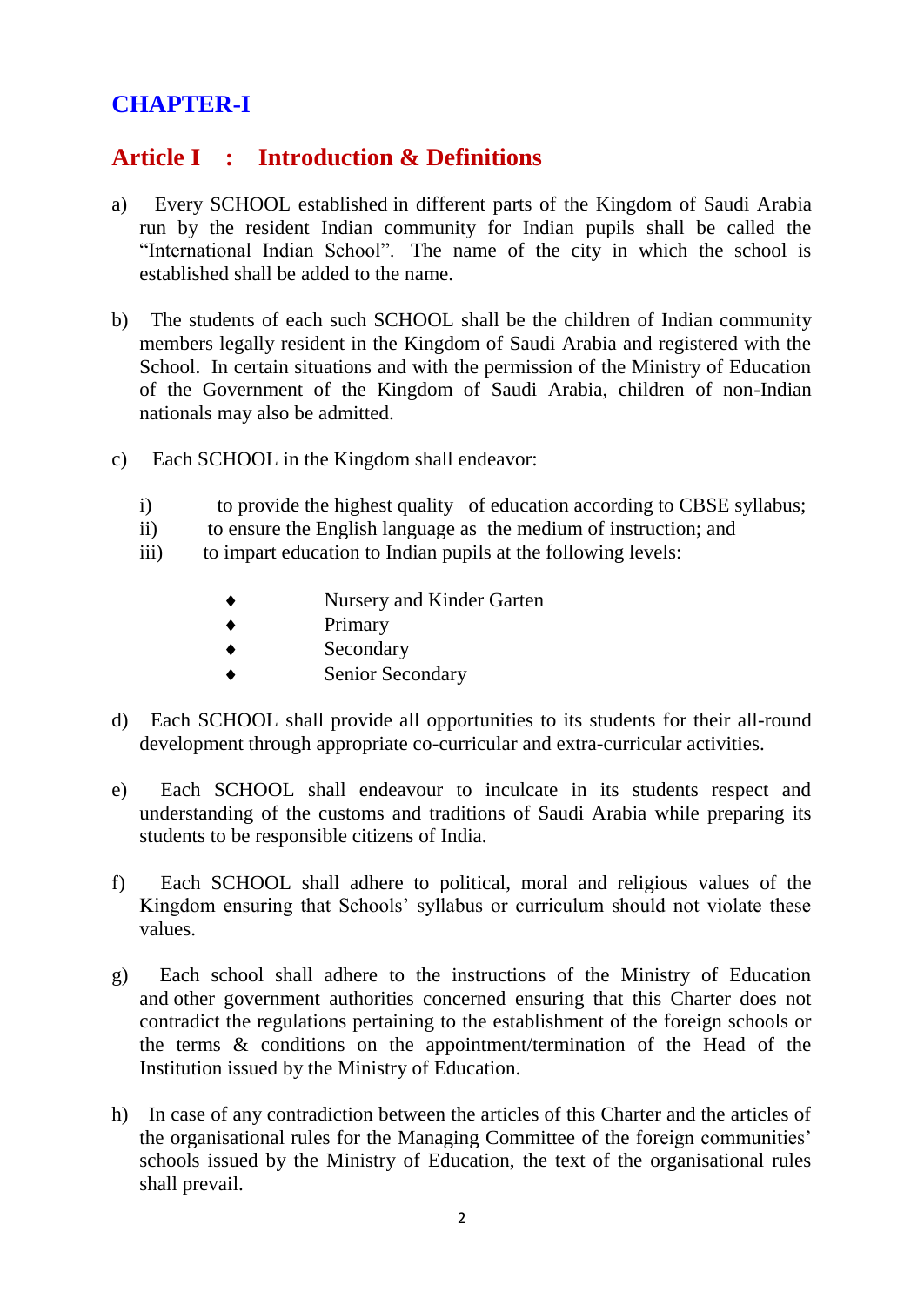## **Article II : Objectives of the Charter**

This Charter sets out the structure that shall govern the functioning of all International Indian Schools licensed by the Ministry of Education, Kingdom of Saudi Arabia, affiliated to or in the process of obtaining affiliation to the Central Board of Secondary Education, New Delhi, India.

#### **Article III : Management structure of the International Indian Schools**

The following are the components of the management structure of International Indian Schools in the Kingdom:

## **A) Ministry of Education, Kingdom of Saudi Arabia**:

- i) The Ministry of Education is the supervising body of the International Indian Schools being authorized to issue rules, regulations, circulars and management principles of the foreign schools in accordance with the regulations pertaining to establishment of the foreign schools issued by the Ministerial Council vide its circular No. 26, dated 4/2/1418 A.H. All the International Indian Schools shall, therefore, follow the instructions issued by the Ministry of Education, Kingdom of Saudi Arabia.
- ii) The Ministry of Education, Kingdom of Saudi Arabia will nominate one Officer to be the "Observer" of each International Indian School in the Kingdom to ensure that the School is functioning in accordance with the guidelines set by the Ministry of Education. He will also assist the school administration by liaising with the relevant offices of the Government of Saudi Arabia to meet the various requirements of the School.

## **B) Embassy of India, Riyadh:**

- i) The Ambassador of the Republic of shall be the Patron of each International Indian School in the Kingdom, in which capacity he shall advise Members of the Higher Board/the Managing Committees/Head of the Institution/Members of all the Indian Schools to ensure that educational needs of Indian citizens and their educational institutions run in this country in the best possible way, and to ensure that these Schools do not violate the guidelines issued by the Ministry of Education, Kingdom of Saudi Arabia, and the Central Board of Secondary Education. He will also ensure that the educational interests of the Indian community, particularly those of the pupils, are fully safeguarded at all times in the Kingdom of Saudi Arabia.
- ii) An officer from the Embassy of India, Riyadh, or the Consulate General of India, Jeddah, not below the rank of Second Secretary, shall attend the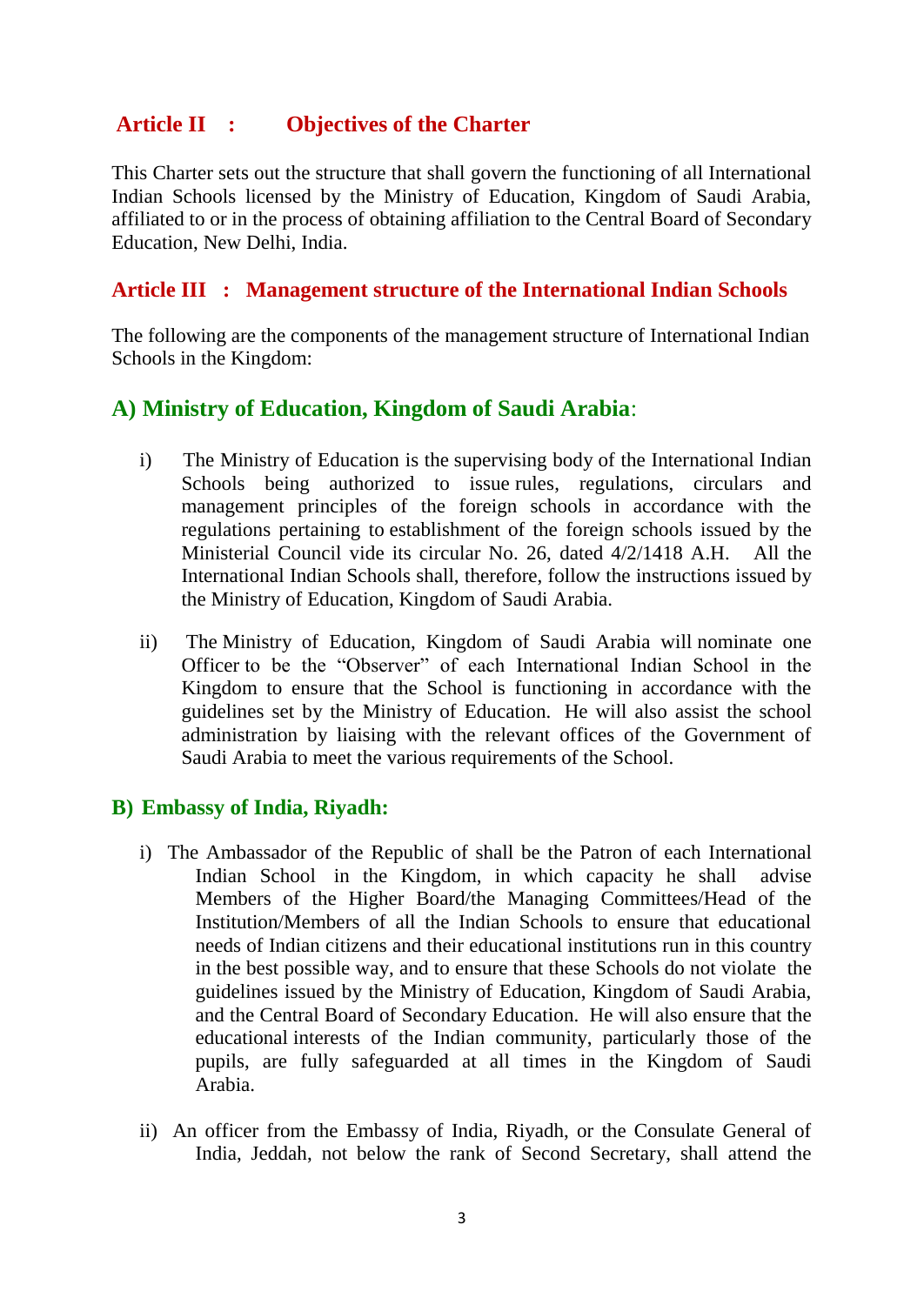meeting of the Managing Committee of each International Indian School in the Kingdom as an "Observer".

iii) In case of the closure of an International Indian School in the Kingdom due to unforeseen circumstances or due to cancellation of its license for any reason, all the movable and immovable properties of the School shall be settled **under** the supervision of the Ministry of Education according to Clause (19) of the Byelaws relating to Foreign Schools issued by the **Ministerial** Council vide circular No. (26), dated 4/2/1418 A.H., in coordination with the concerned authorities.

## **C) Higher Board to monitor the International Indian Schools in the Kingdom**

i) There shall be a Higher Board to monitor the functions of all the International India Schools in the Kingdom. The Board will be made up of the following:

a. All Chairmen of the elected Managing Committees of the International Indian Schools, as members.

b. An expert (Indian national) in the field of education, as member.

c. An expert (Indian national) in the field of finance, as member.

d. An expert (Indian national) in the field of administration, as Member.

e. A representative of the Ministry of Education

f. A representative of the Embassy of India, not below the rank of Second Secretary, as observer**.**

ii) The above-mentioned three Indian experts will be nominated as the Members of the Higher Board with the coordination and consultations between the Ministry of Education and the Embassy of India, Riyadh.

iii) The President of the Higher Board will be selected from amongst the (a) Members of the Board.

(iv) The Board shall meet routinely once in three (3) months or any time in case of emergency and shall submit its reports, decisions and recommendations in respect of each International Indian School in the Kingdom to the Department of Education under whose jurisdiction the School is located, Directorate General of Education (Foreign Education), Riyadh, and the Embassy of India for their consideration.

v) All the Members of the Higher Board shall have the right to cast a vote. The decisions and the recommendations will be taken through majority vote.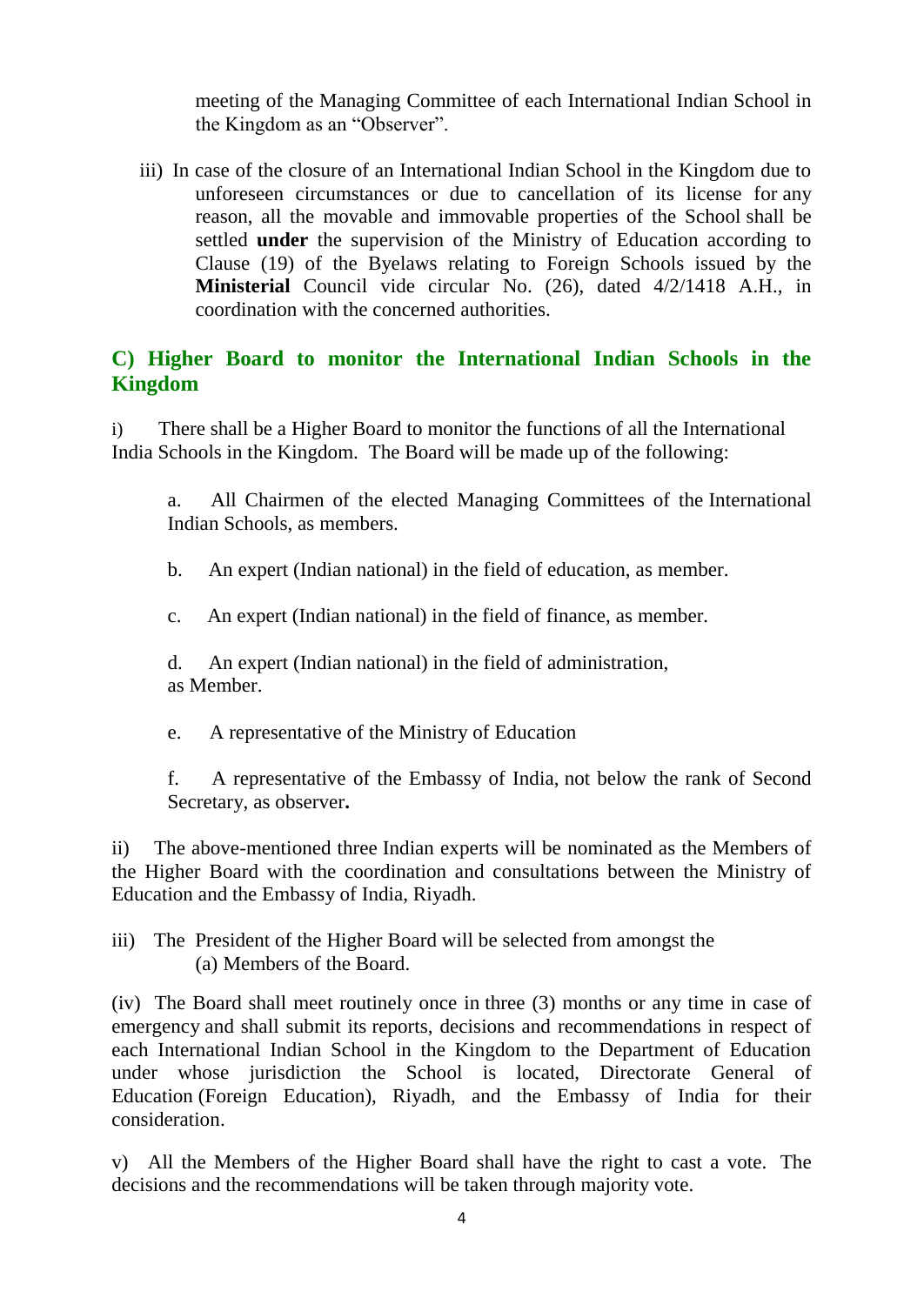vi) Detailed rules relating to the functioning of the Higher Board shall be finalized within three months of the approval of this Charter by the Ministry of **Education** 

## **D) Central Board of Secondary Education, New Delhi**

Each International Indian School, on the educational and academic side, shall function within the framework of the principles, rules, norms and procedures prescribed by the Central Board of Secondary Education, New Delhi, on the basis of a formal affiliation with the Board.

## **E) The Managing Committee:**

i) Each school shall have a Managing Committee formed according to the procedures outlined in this Charter by the Ministry of Education and its rules & regulations. The tenure of the Managing Committee of each International Indian School shall be three years from the date of its formal constitution. The Managing Committee shall take care of the administrative, financial and educational interests of the School. The Committee, through its Chairman, will be responsible for all the affairs of the School before the government authorities and organizations of the Kingdom of Saudi Arabia.

ii) The Managing Committee shall be constituted as follows:

(a) One nominee of the Department of Foreign Education, under whose jurisdiction the School is located, as observer

(b) One nominee of the Ambassador of India, Riyadh, as observer.

(c) A representative of the Directorate General of Education (Foreign Education), whenever it is needed.

(d) **Elected members** : Seven parents of the students of the school (five in case of School's with less than 1,000 students), who will be elected by the parents as per the rules laid down by the Ministry of Education), Riyadh; and

(e) The Head of the Institution will be the Member-Secretary of the Managing Committee of the School, who will be a non-voting member of the Committee.

(f) In case of non-availability of enough eligible candidates due to less number of students, the minimum number of Members would not be less than three.

## **F) Chairman of the Managing Committee**

i) Chairman of the Managing Committee will be selected by the members of the Committee from amongst the elected members to head the Managing Committee of the School.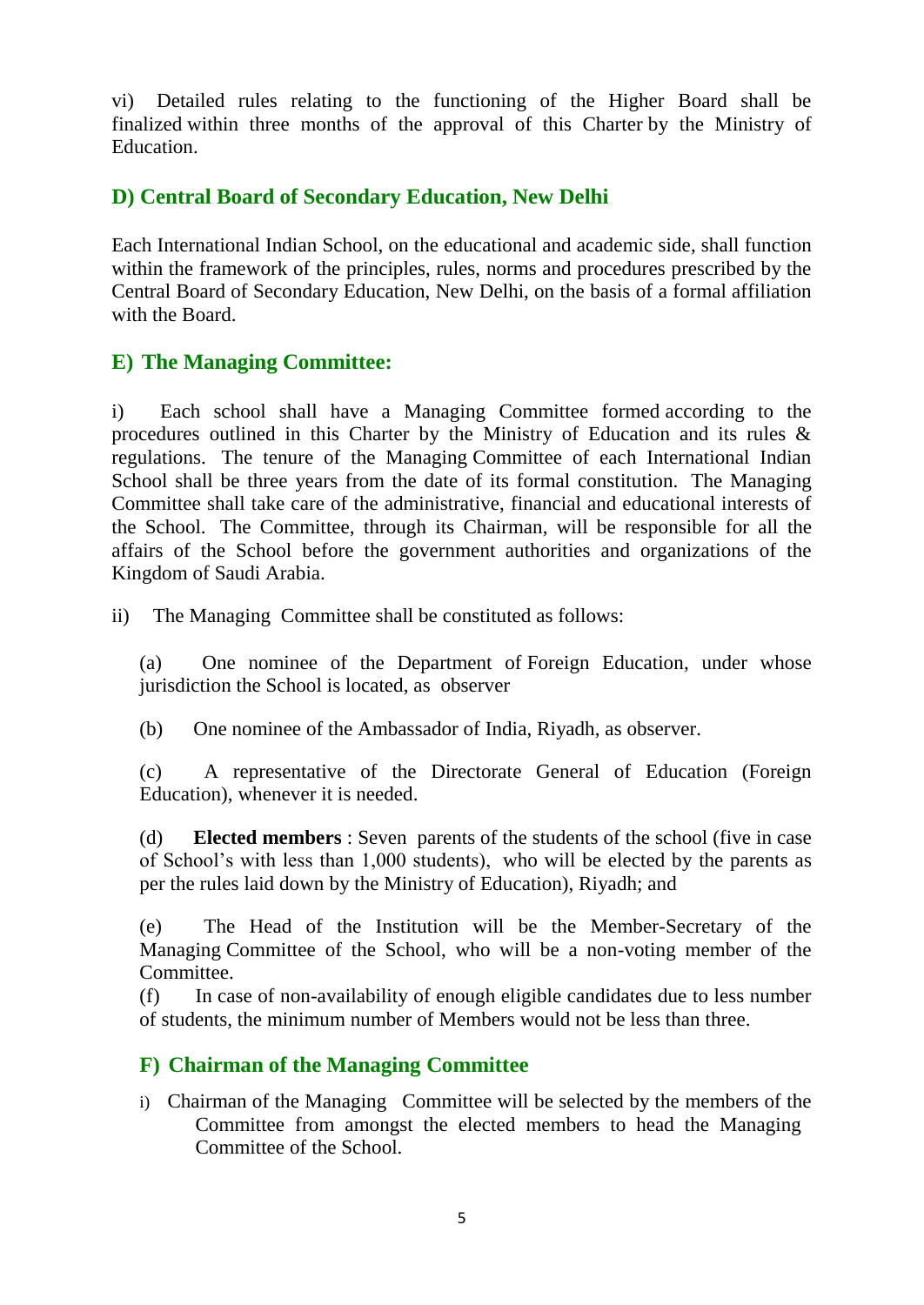## **G) The Head of the Institution**

Each School shall have a Head of the Institution, who shall be responsible for implementing the academic, administrative and financial decisions of the Managing Committee. The larger Schools shall have a separate Head of the Institution designated as the "Director" of the School. In smaller Schools (i.e. having less than 2,000 pupils), the Principal of the School will be the Head of the Institution. The selection of the Head of the Institution/Principal shall be done by the Committee in accordance with the rules and regulations laid down by the Ministry of Education on appointment of Director/Principal of the foreign schools.

## **Article IV**

**Functions, Duties & Responsibilities of the Higher Board, Managing Committee and its Sub-Committees**

## **1. The Higher Board to monitor the International Indian Schools in the Kingdom**

i) The recommendations of the Managing Committee in respect of the following items shall be submitted to the Higher Board for its final approval:-

a. Renting/purchase of all lands, moveable and immoveable properties for the School

- b. Construction of permanent structures
- c. All contracts exceeding one year
- d. All non-recurring expenditure exceeding SR. 20,000
- e. Disposal of school properties valued at SR. 10,000 or above.

f. Interaction with Saudi and Government of India organizations/ departments

g. Appointment/renewal of contract/termination of all School staff of the rank of the Head of the Institution, Principal, Director(Administration & Finance)/Registrar shall be approved by the Higher Board with majority decision after the written consent of the Department of Education under whose jurisdiction the School is located.

- h. Creation/termination of posts in the school; and
	- (i) Revision of School fees.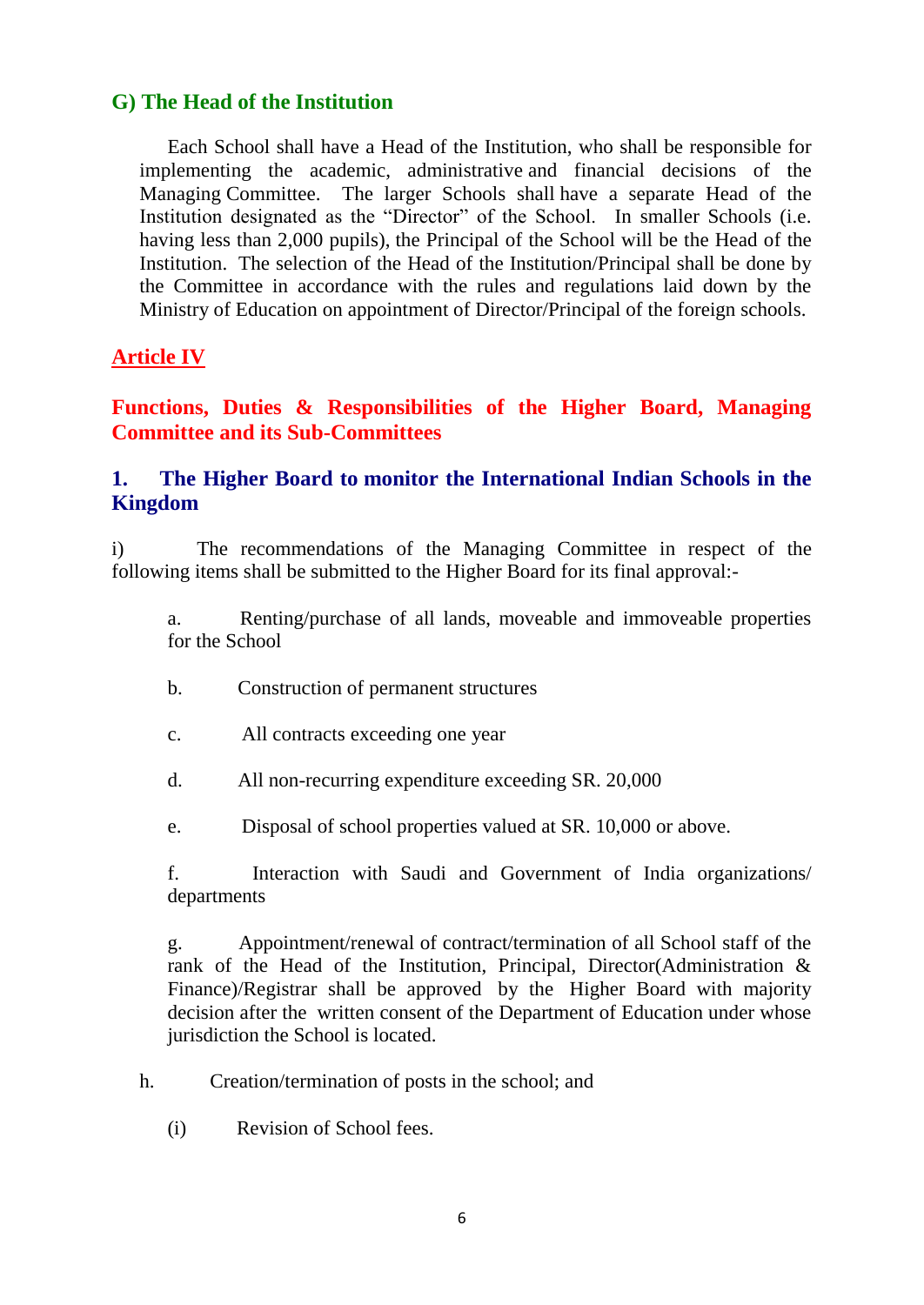ii) Whenever the need arises, the Higher Board will have the right to evaluate the functioning of:

(a) The Managing Committee and its Chairman

(b) The Head of the Institution/ Principal /Director (Admn. & Fin.)/ the Vice-Principal and the Registrar

(c) Individual Members of the Managing Committee.

iii) The Higher Board may recommend removal of the Chairman/individual Members/termination of the whole Managing Committee without completing its tenure, to the Director General of Education under whose jurisdiction the School is located**,** for approval in the following situations:-

(a) If the Board is satisfied of their being incompetent to continue as Chairman/Member/Members of the Managing Committee.

(b) If deep differences emerge amongst the Members of the Managing Committee leading to infighting, and continued impediments in the functioning of the Managing Committee.

(c) If the sponsor of a Member sends a letter withdrawing his permission given to the Member to continue as Member of the Committee.

(d) If a Member is convicted in a court of law resulting in his arrest or imprisonment.

(e) If a Member leaves the Kingdom on final exit.

(f) If a Member is transferred to a place outside the city where the School is located**.**

(g) If it is found that the terms  $\&$  conditions applicable on the Members at the time of their candidature were not followed and implemented in his case.

(h) If it is found that the information provided by him at the time of his candidature for the Managing Committee was incorrect.

(i) If his son/daughter ceases to be a student of the School

(j) If he remains absent in four consecutive general/emergency meetings of the Committee without giving valid reasons.

(k) Resignation of more than one third  $(1/3<sup>rd</sup>)$  of the members of the Managing Committee or in case certain Committee members working in concert have been found guilty of gross misconduct, nepotism, corruption or violating CBSE or Saudi Arabian laws, rules & regulations.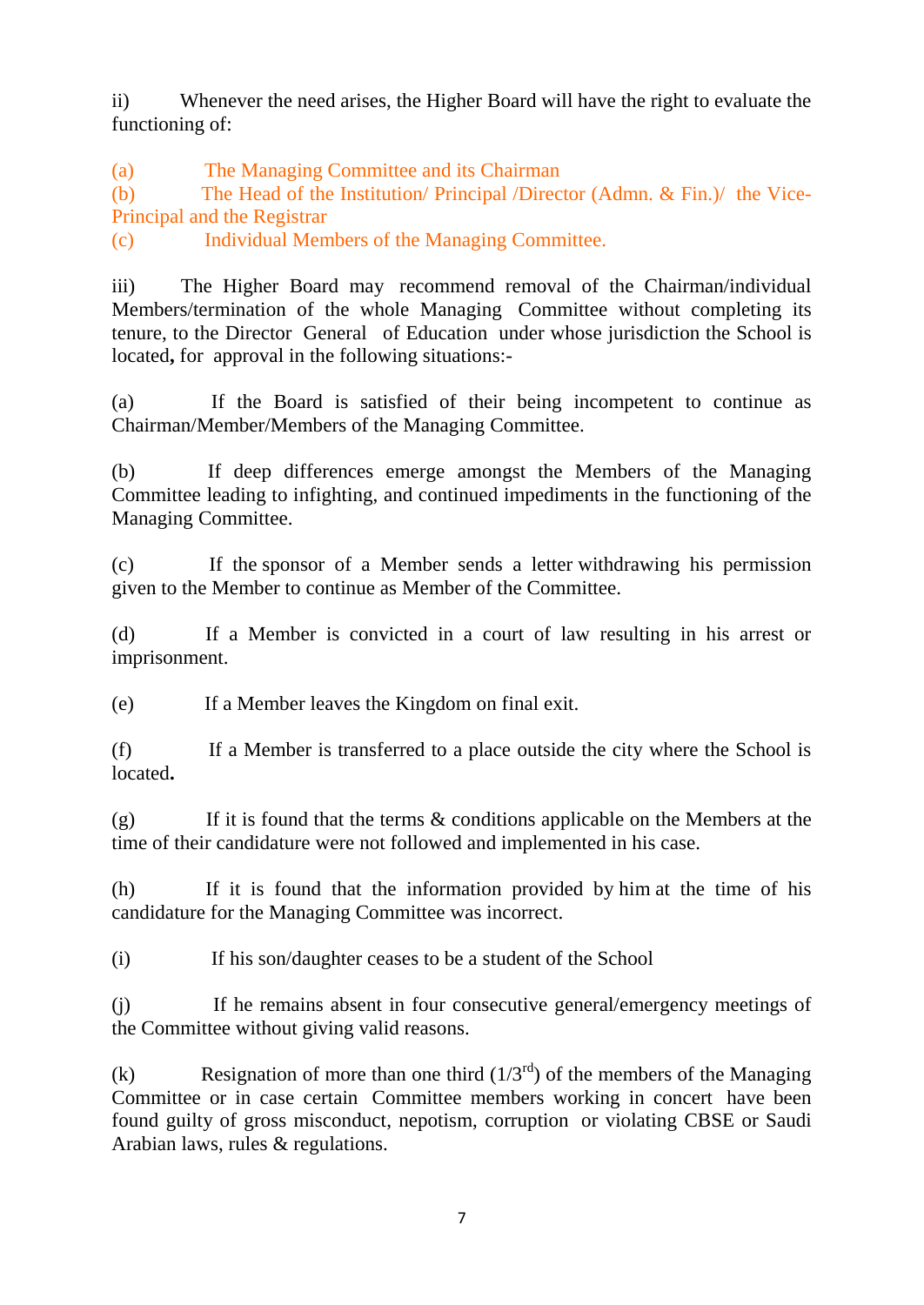(l) The recommendation on the termination of the whole Managing Committee without completing its tenure has to be approved by the Minister of Education, Kingdom of Saudi Arabia.

iv) In the event of the termination of the Managing Committee, alternate arrangements shall be made by the Higher Board in consultation and coordination with the Department of Education under whose jurisdiction the School is located, to oversee the management of the school by appointing either:

(a) A caretaker committee from the existing Managing Committee; or

(b) An ad-hoc committee with three members from among the Parents of the pupils of the School to be selected by the Higher Board, or

(c) A Joint Committee consisting of the above-mentioned two Committees with the approval of the Director of Education under whose jurisdiction the School is located.

v) The caretaker/ad-hoc **/**joint committee shall function till arrangements to elect the new Managing Committee are made in coordination with the Embassy of India, Riyadh and the Ministry of Education in the Kingdom. However, the period to reconstitute the new Managing Committee shall not exceed one month, after which the Managing Committee shall be elected by following the prescribed electoral process.

## **2. The Managing Committee**

The Managing Committee will be responsible to take administrative and financial POLICY decisions as regards the functioning of the School. For better administration, it will function only through three Sub-Committees, viz., **Academic, Administrative and Finance Sub-Committees.**

## **A) The general functions of the Managing Committee**

i) It shall supervise the activities of the school for its smooth functioning.

ii) It shall take stock of academic programs and progress of the school.

iii) It shall aim at academic excellence and all round development of the students, so that they successfully compete at national and international levels.

iv) It shall work according to the rules of the CBSE in matters of admission, promotion, examination, staffing etc.

v) It shall formulate policies to take care of the welfare of the teachers and employees of the School.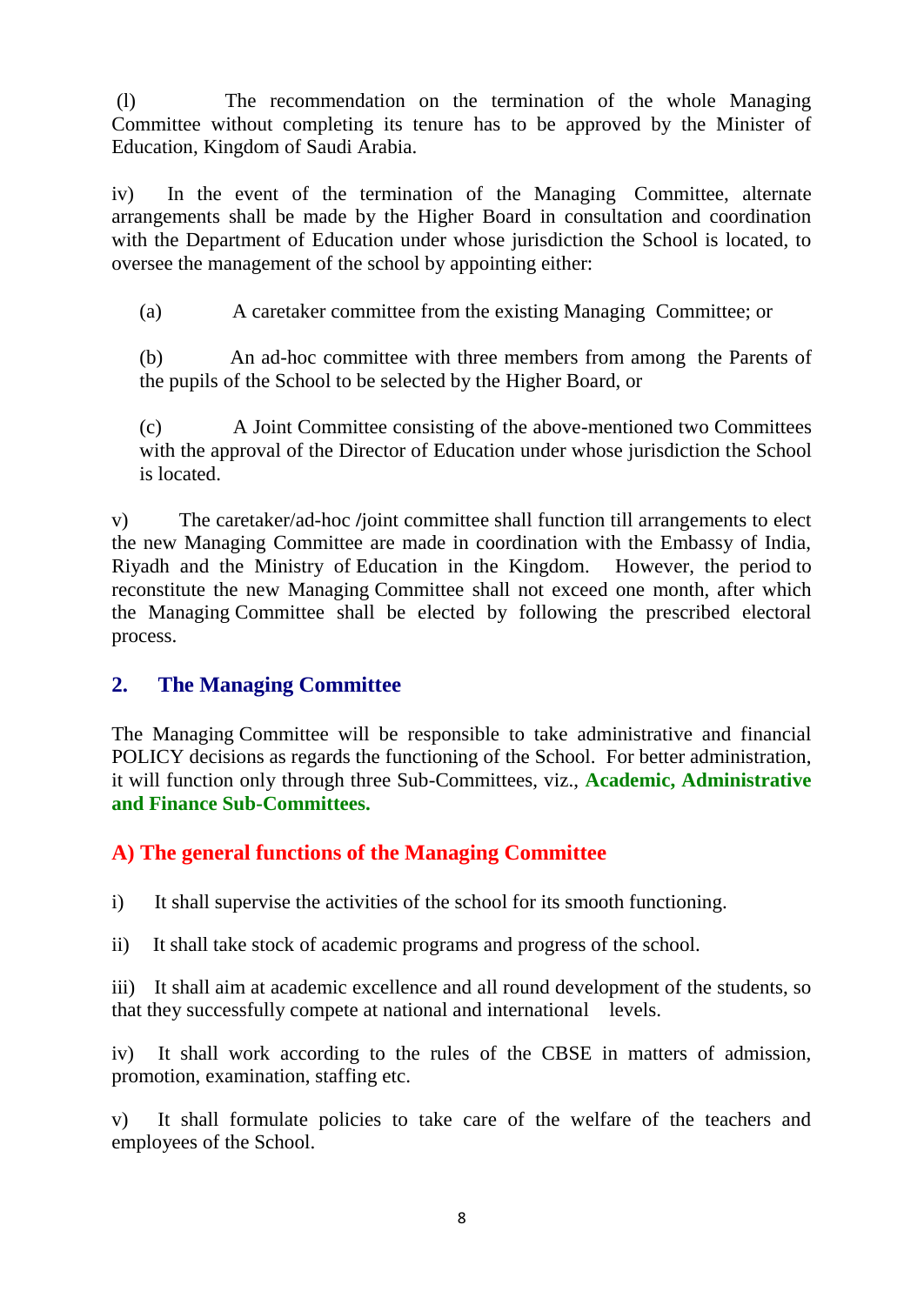vi) It shall evolve both long-term and short-term programs for the improvement of the School.

vii) It shall ensure that the norms given by the CBSE regarding terms and conditions of service and other rules governing recognition/affiliation are strictly adhered to.

viii) It shall ensure that the School does not violate Saudi laws/rules as regards employment and the terms and conditions of the service.

ix) Review and approve all recommendations made by various sub-committees. Implementation of all decisions (academic, administrative and financial) should be done only through the Head of the Institution. The Head of the Institution, as Member-Secretary of the Managing Committee, will have every opportunity to convey his views on any matter to the Managing Committee during the meetings of the Committee.

x) The Managing Committee will meet once in two months routinely and under emergency as often as required. It will not conduct any business during summer or other vacations when many members are on vacation, except in case of emergent situations like accidents, natural calamity etc. Venue of the Managing Committee meeting will be the conference hall of the school. The Committee will not meet privately at any other venue unless approved by the Higher Board.

xi) It shall ensure that copies of agenda of each Managing Committee meeting is sent well in advance to the Chairman of the Higher Board, the Embassy of India, Riyadh, the Department of Foreign Education under whose jurisdiction the School is located, and the Ministry of Education (Foreign Education), Riyadh, Kingdom of Saudi Arabia, by the Member-Secretary of the Committee. Likewise, minutes of each Managing Committee meeting will be sent to the Chairman of the Higher Board, the Embassy of India, Riyadh, the Department of Foreign Education under whose jurisdiction the School is located, and the Ministry of Education (Foreign Education), Riyadh, Kingdom of Saudi Arabia, within a week from the date of such meeting.

- xii) The members of the Managing Committee shall in no case directly or indirectly interact with the press. Only Chairman shall have the authority to interact with the press.
- xiii) The Managing Committee shall ensure that it does not adopt populist measures. No member of the Committee will directly deal with the students or the parents of the students to gain popularity. No member of the Committee shall grant financial benefits and/or concessions or award contracts and purchases by keeping his own personal or anybody's vested interest in view. Such an act will be considered harmful for the interests of the School.
- xiv) Members of the Managing Committee will rise above the sectarian considerations. They will think and act unitedly for the betterment of the school.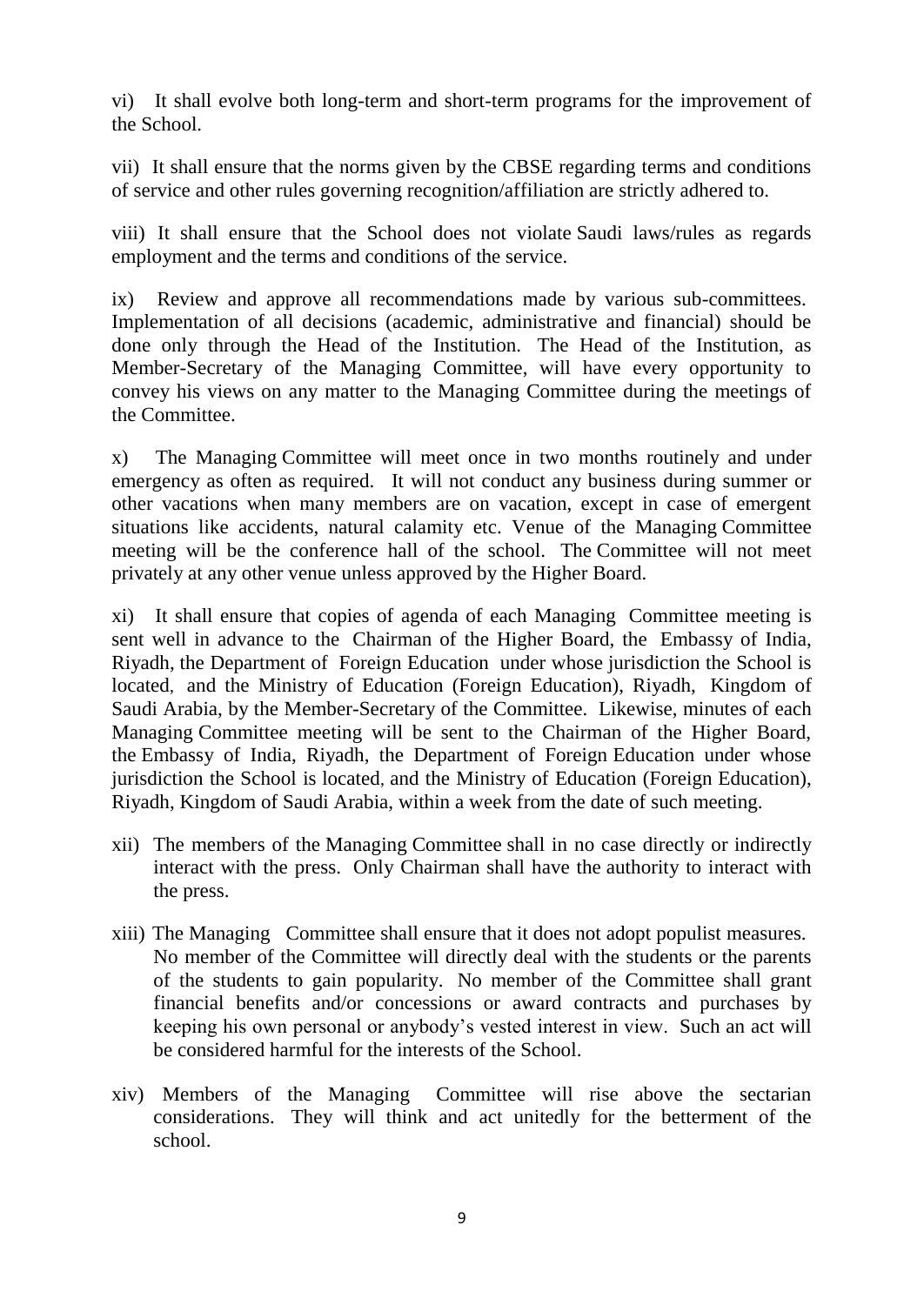xv) Members of the Managing Committee will not entertain representations from the members of the staff individually. They would also refrain from collecting information from the school officials and not interfere with the functionaries of the school.

## **B) The Administrative Functions of the Managing Committee**

- i) It shall make policies as regards appointment of teaching and non-teaching staff in accordance with the norms of the CBSE and supervise the appointments made by the Interview Board consisting of the Chairman of the Managing Committee, the Head of the Institution, Principal and one external subject expert. No other member is allowed to sit in the interview board.
- ii) It shall guide and support the Head of the Institution to maintain discipline and good school climate and work as appellate authority for "major penalties" awarded by the Head of the Institution. In case of Head of the Institution, any proposed action against him will be initiated only by the approval of 2/3rd majority of the total membership of the Managing Committee. Any disciplinary action or extreme step against the Head of the Institution, Principal, Director (Administration & Finance**)** and Registrar will be initiated only after the written approval from the Higher Board and the Director of Education under whose jurisdiction the School is located**.**

## **C) The Financial Functions of the Managing Committee**

- i) It shall ensure that the school remains financially sound and that there is no financial irregularity or violation of procedure. It shall preserve and safeguard school fund/properties against misuse and misappropriation.
- ii) It shall approve the annual budget and make sure that the same is strictly adhered to by the Financial Sub-Committee and Head of the Institution.
- iii) The School shall create reserve fund to meet emergency situations and run its operations for a period of at least 2 years.
- iv) It shall recommend revision of tuition fees and other charges to the Higher Board for its approval to make sure that expenditure does not exceed the budget. All major decisions like additional levy to meet the unforeseen requirements, etc., will be taken by the Managing Committee with the majority of the full Managing Committee under information to the Higher Board.
- v) It shall organize internal and external audit regularly to ensure that no financial irregularity is committed, and shall submit audit reports to the Higher Board at the end of each financial year.

## **3. Chairman of the Managing Committee**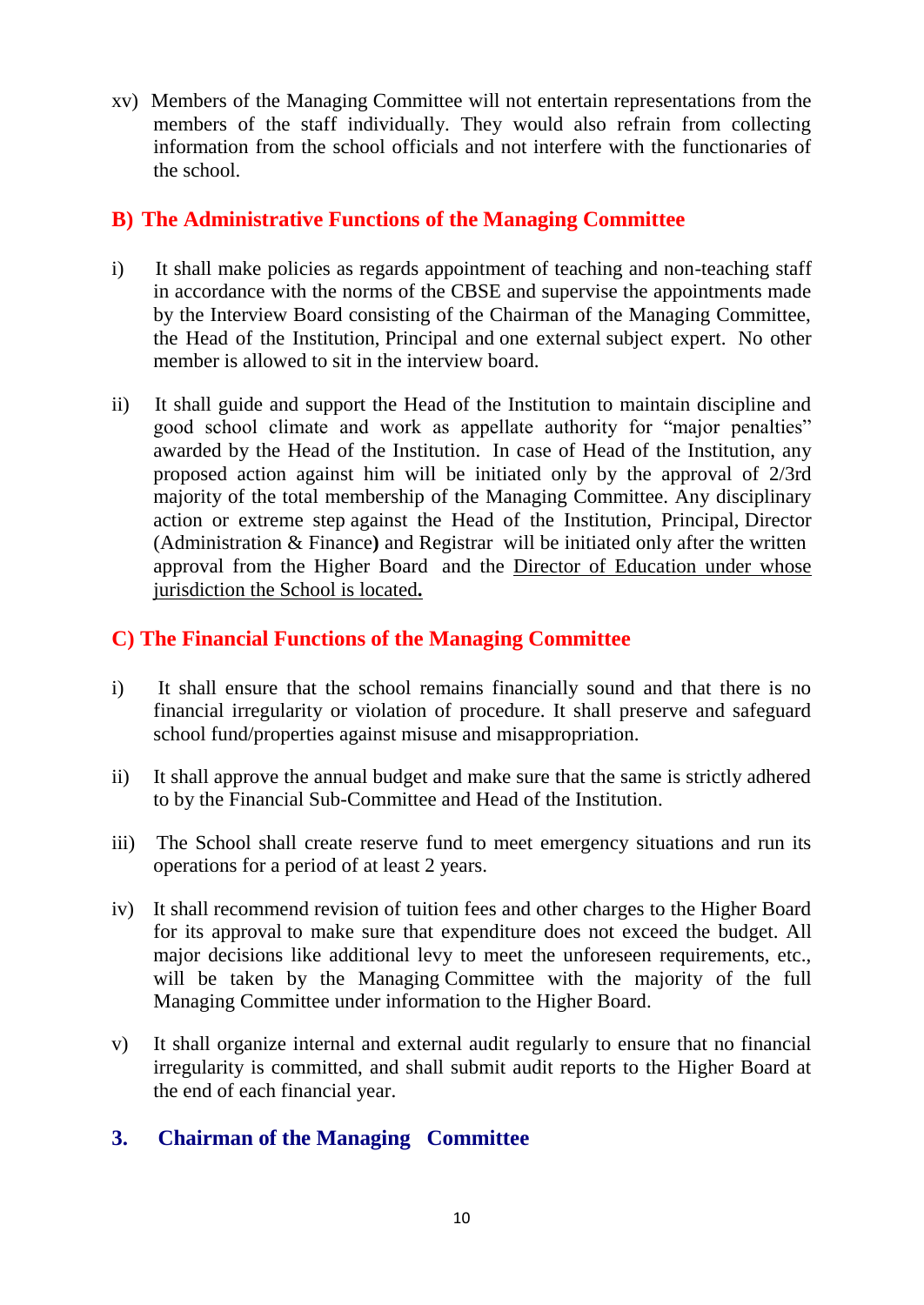i) The tenure of the Chairman will be one year from the date of his selection as Chairman. He can be re-elected for the second year also.

ii) The Chairman will preside over the meetings of the Managing Committee and ensure smooth and orderly conduct of meetings.

iii) He will set up the Academic, Administrative and Finance sub-Committees in accordance with the provisions of Article V of this Charter**.** 

iv) He will approve leave of the Head of the Institution/Principal/Director (Administration & Finance)/Registrar and keep the Managing Committee informed.

v) He will sign the appointment/renewal of contact/termination letter of the Head of the Institution/Principal/Director (Admn. & Fin.)**/**Registrar, after getting the approval in writing from the Higher Board and the Director of Education under whose jurisdiction the School is located, on appointment/renewal of contract/termination.

vi) All decisions will be taken by majority in the Managing Committee. In case of a tie, the Chairman will have a casting vote.

vii) Order inquiry into any matter that is of serious nature

viii) He shall act as a link between the Managing Committee and the Head of the Institution. No other member of the Managing Committee is allowed to contact the Head of the Institution, Principal, Director (Admn. & Fin.) Vice Principal, Registrar, Head Master, Head Mistress or any other School functionary directly or issue any kind of oral/written instructions.

ix) He shall make sure of implementation and follow up of the decisions of the Managing Committee. He shall give rulings (within the framework of rules and regulations).

x) The Head of the Institution will report only to the Chairman of the Managing Committee. The Chairman shall safeguard the functional autonomy of the Head of Institution. The Chairman shall ensure that neither he nor any other Committee Member interacts with the school staff directly or enters the classrooms during school hours. He will also ensure that no School documents or files including their photocopies are taken out of School premises by him or any other Member of the Committee.

xi) The termination of the Chairman before the completion of his tenure can be recommended to the Higher Board by the Managing Committee with a two-third majority of the total voting members. The reasons for such termination as discussed by the Managing Committee should be recorded and recommended to the Higher Board in writing. In the event of prolonged illness, transfer, resignation or any other eventuality, the Higher Board will appoint one of the members as Acting Chairman with the consent of Director of Education, under whose jurisdiction the School is located, till another chairman is elected.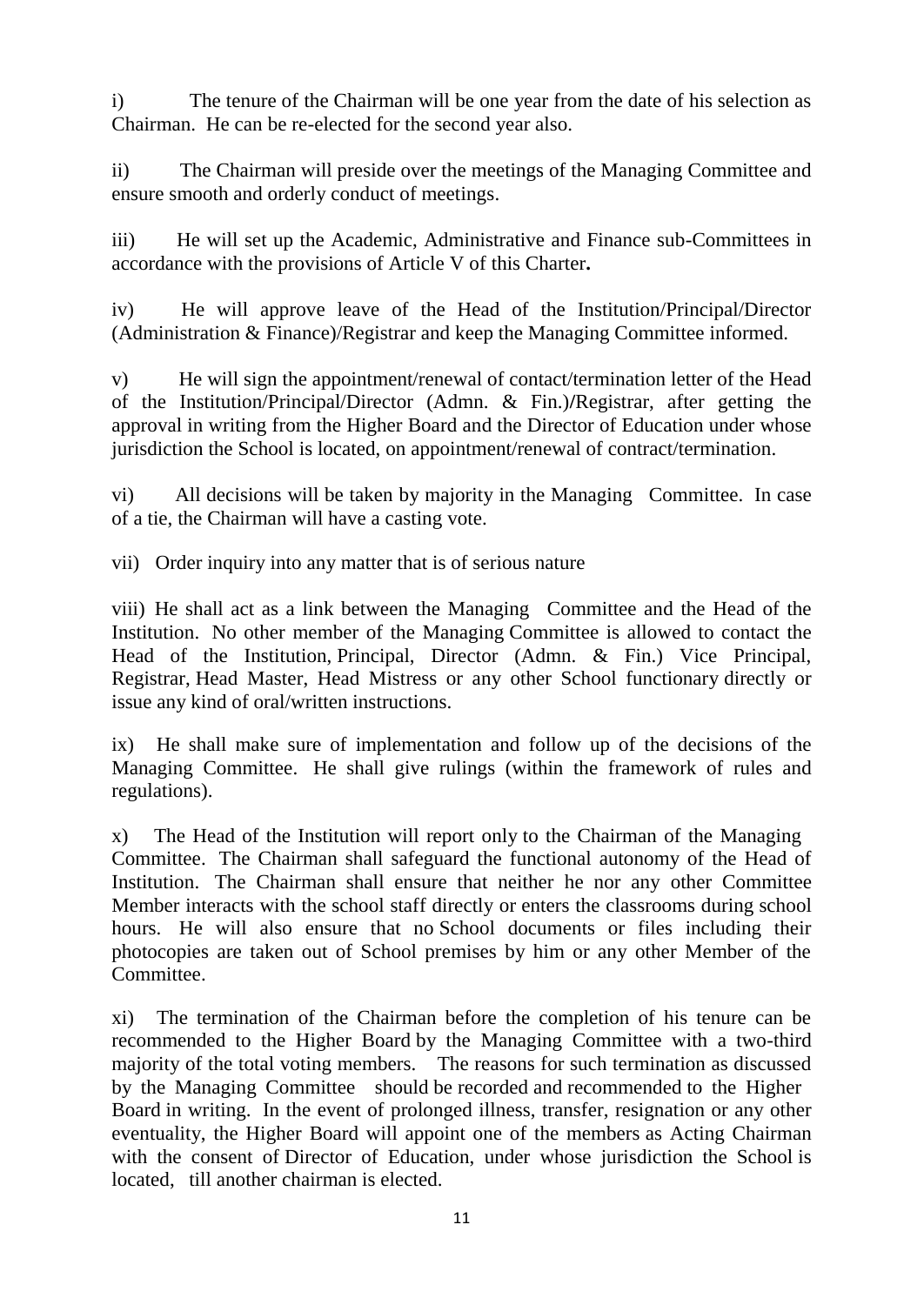xii) He shall ensure that the Annual Audit Report conducted by an authorized legal accountancy firm is sent to the Patron and the Director General of Foreign Education, Riyadh, at the end of each financial year.

## **Article V : Formation of the Sub Committees**

a) To assist the Managing Committee in the specific functional areas, there shall be the following sub-committees. These Sub-Committees shall evolve POLICIES and make recommendations to the Managing Committee for its approval and will not have executive powers.

## **THE ACADEMIC SUB-COMMITTEE**

**THE ADMINISTRATIVE SUB-COMMITTEE**

## **THE FINANCE SUB-COMMITTEE**

b) The sub committee members shall be drawn from amongst the members of the Managing Committee.

c) In addition, Special sub-committees shall be formed as and when the occasions demand with the consent of the Higher Board. The members of such committee shall be generally drawn from amongst the members of the Managing Committee. However, the experts from the technical and academic fields can be co-opted in the Special sub-committees with the consent of the Higher Board from within the Managing Committee or outside. Such special subcommittees shall stand dissolved automatically once their assignment is completed.

d) The members of the Sub-Committees shall not exceed half the strength of the Managing Committee.

e) The Chairman of the Managing Committee or his nominee for that Sub-Committee, by virtue of his position, shall chair the sub-committee meetings and the Head of the Institution shall be the non-voting Member-Secretary of all the sub-committees.

## **Article VI : Functions of the Sub-Committees**

a) All the decisions of the Sub-Committees will have to be approved by the Managing Committee, and, where necessary, by the Higher Board.

b) A member forfeits his membership if he is absent for 3 consecutive meetings without giving a proper explanation. The Chairman of the Managing Committee will nominate a replacement.

c) The agenda for the sub-committee meetings will be prepared by the nonvoting Member-Secretary and circulated at least three days before the actual date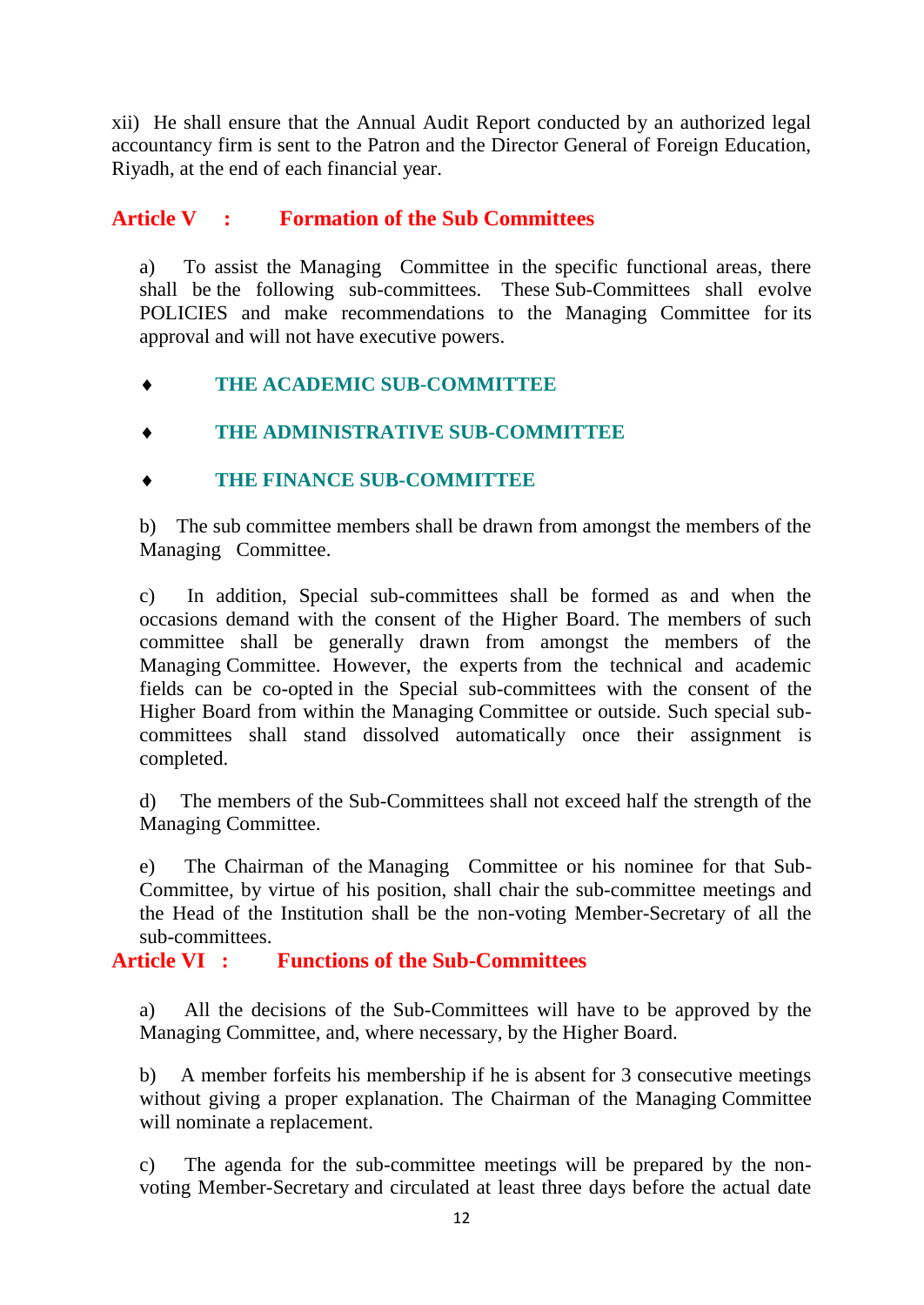of meeting. Each member has the same right as the Member-Secretary to add items in the agenda. The Secretary will circulate the minutes within a week. The minutes so circulated will be confirmed by the sub-committee in the subsequent subcommittee meeting.

**A) ACADEMIC SUB-COMMITTEE**: The functions and powers of the Academic Sub-Committee will be as under:

1. Improvement in Academic Standards

2. Publication and Cultural Activities

3. Formation of broad academic objective and policies, ensuring that Islamic Civilization, Arabic language, history and geography of the Kingdom are included at all levels.

4. Review of curriculum with the objective to continuously update the material within the framework of CBSE requirements.

5. Review of textbooks with the objective to recommend the most instructive and acceptable textbooks

6. Review of co-curricular and sports activities, recommendation to purchase teaching aids, laboratory equipment, books, etc.

7. Formulation of effective measures for academic counseling

8. Formulation of measures to improve the academic performances of IIS students in the Board and other Examinations

9. Review and formulation of methodology on evaluation at the time of recruitment

10. Development and implementation of evaluation mechanism during probation period

11. Development and implementation of mechanism for annual evaluation of teachers

12. Review of the evaluation during probationary period and annual evaluation of all teachers for making recommendations to the Managing Committee for:-

Regularization after successful completion of probationary period

 Promotion through Departmental Committee comprising the Academic Sub-Committee, Head of the Institution/Principal and the Section Head

◆ Increment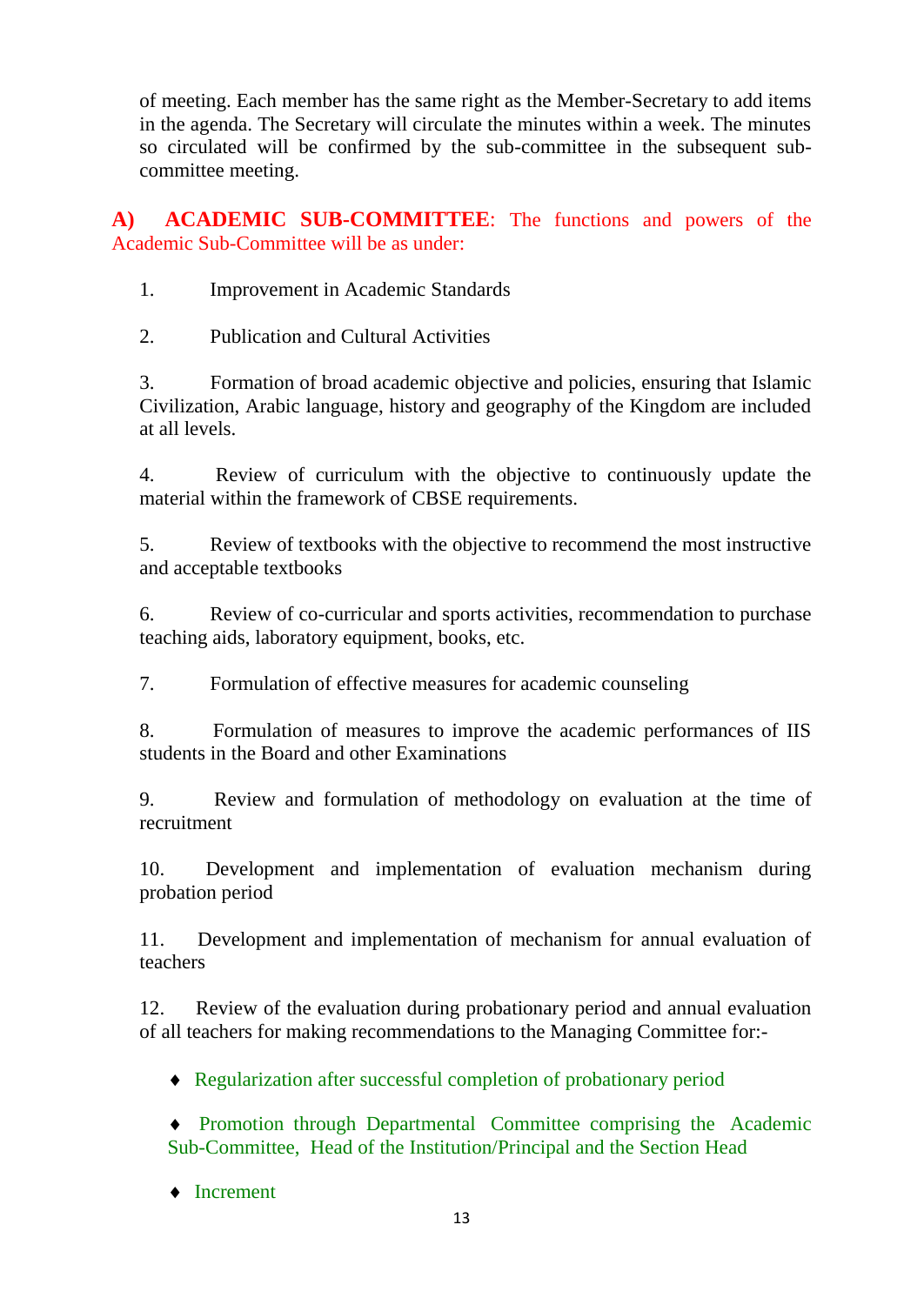#### • Transfer of teachers to lower classes

13. Formulation of policies and broad review of the deployment of teachers

i)

14. Formulation of policies and measures for teachers in-service training program

15. Formulation of policies and regulation to maintain discipline among students

16. Development of awareness among students and parents for competitive examinations through Career Guidance Cell

17. To annually review the placement of all teachers based on their teaching abilities, qualifications and experience, with a view to obtaining optimum utilization of their services in the field of their specialization in the best interest of the institution.

18. To review the laboratory facilities and other subjects in the school and to bring to light shortcomings, if any. For this purpose, all the concerned senior teachers/ in-charge of laboratories, subject teachers and Vice Principals could be called in an extraordinary academic sub-committee meeting, with the consent of the Principal

19. To ensure that all policy decisions taken by the Managing Committee on Academic Affairs are implemented

20. The Academic Sub-Committee will keep track of teachers' recruitment and resignations.

21. Library: The Academic Sub-Committee should make sure of a well subject teachers. It should make sure that the school subscribes to sufficient newspapers and magazines suitable for students and for the professional needs of the teachers. They should also make sure that the library shall not contain any book or other forms of literature, that expose or propagate communal disharmony or discrimination based on religion, regions or languages, etc. The school should not stock in the library any book disapproved by the Saudi Government/CBSE. It should also make sure not to stock in the Library any book violative of Saudi religious, social and political values. The Committee should make sure that the Librarians of the school keep a complete record of the books in the library record. By the 31st March of every year, they submit their requirement after consultations with the subject teachers, Supervisors, Vice Principals, Principal, and the Head of the Institution, and it should be submitted for budgeting. Annual stock taking of the Libraries must be completed by the end of the Academic session for which a board will be ordered by the Head of the Institution comprising the Librarian, concerned Section Head, and two senior members of the staff. Except for fair wear and tear, any deficiency/ loss of books will be recovered from the individual borrowing the book or the Librarian. Cost of book  $+10\%$  handling charges will be recovered.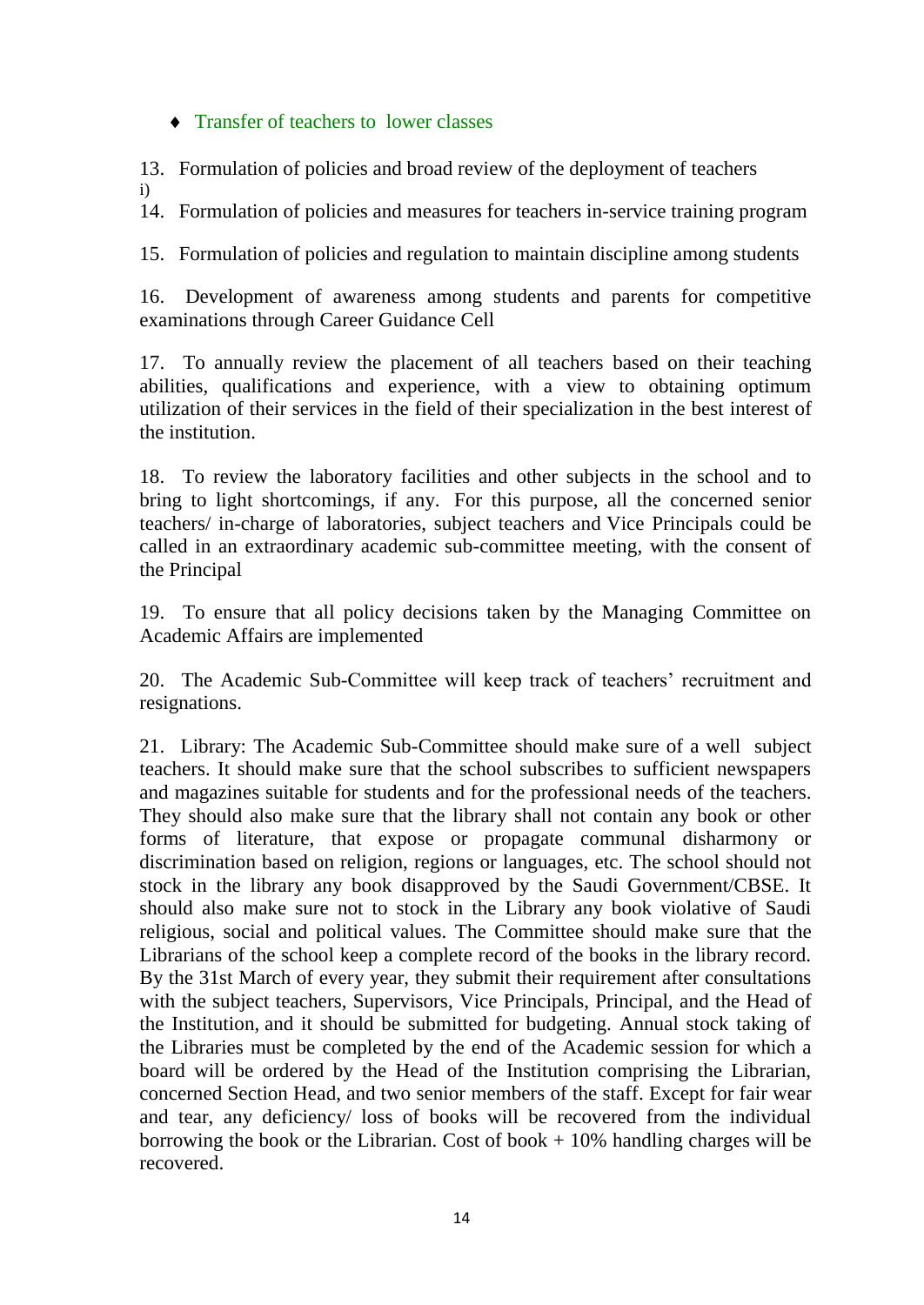22. Such other matters on Academic subjects as may be entrusted to it by the Managing Committee.

**B) ADMINISTRATIVE SUB-COMMITTEE:** The Administrative Sub Committee will be generally responsible for all "Administrative and Transport" subjects that would inter alia, include the following:

1. Negotiating and finalizing, subject to general and specific instructions on the subject by the Higher Board and Managing Committee, of renting of buildings and other facilities for the School/School activities. However, final approval for renting of buildings, shifting from one building to another and/or increase in the rent will be obtained from the Higher Board in writing.

2. Purchase of movable property by the school, including transport vehicles, building fixtures, teaching aids and equipment, books, material of curricular and extracurricular activities of the school and, such other items, subject to principles of General financial propriety and procedures on obtaining of quotations, best advantage to the institution etc., etc. The final approval for purchase of movable or immovable property by the school, including transport vehicles and building fixtures will be obtained from the Higher Board in writing.

3. Such other matters on administrative subjects as may be entrusted to it by the Managing Committee.

4. Arrange for manpower requirement in consultation with the Head of the Institution and other Sub-Committees and invite bids from reputed manpower suppliers as per the laid down procedure.

5. Will be responsible to the Managing Committee for making adequate provisions of Classrooms, Office rooms, Store rooms, Laboratories, maintenance of school building including electrical maintenance, annual repairs, washing, painting, gardening, fire fighting, etc., and co-ordinate with the Government departments like police, traffic court, fire safety, Municipality, etc.

6. The Committee is responsible for the safety and security arrangements of the school including safety of the children during the school hours and at the time of their transportation, etc.

7. The Committee should identify the potential sources of hazards like the electrical installation, accident-prone area, etc., and provide adequate safer remedial measures through the school administration.

8. Maintenance of hygienic environment in the School by periodic inspection of facilities and providing necessary guidance and instructions to the students on the subject.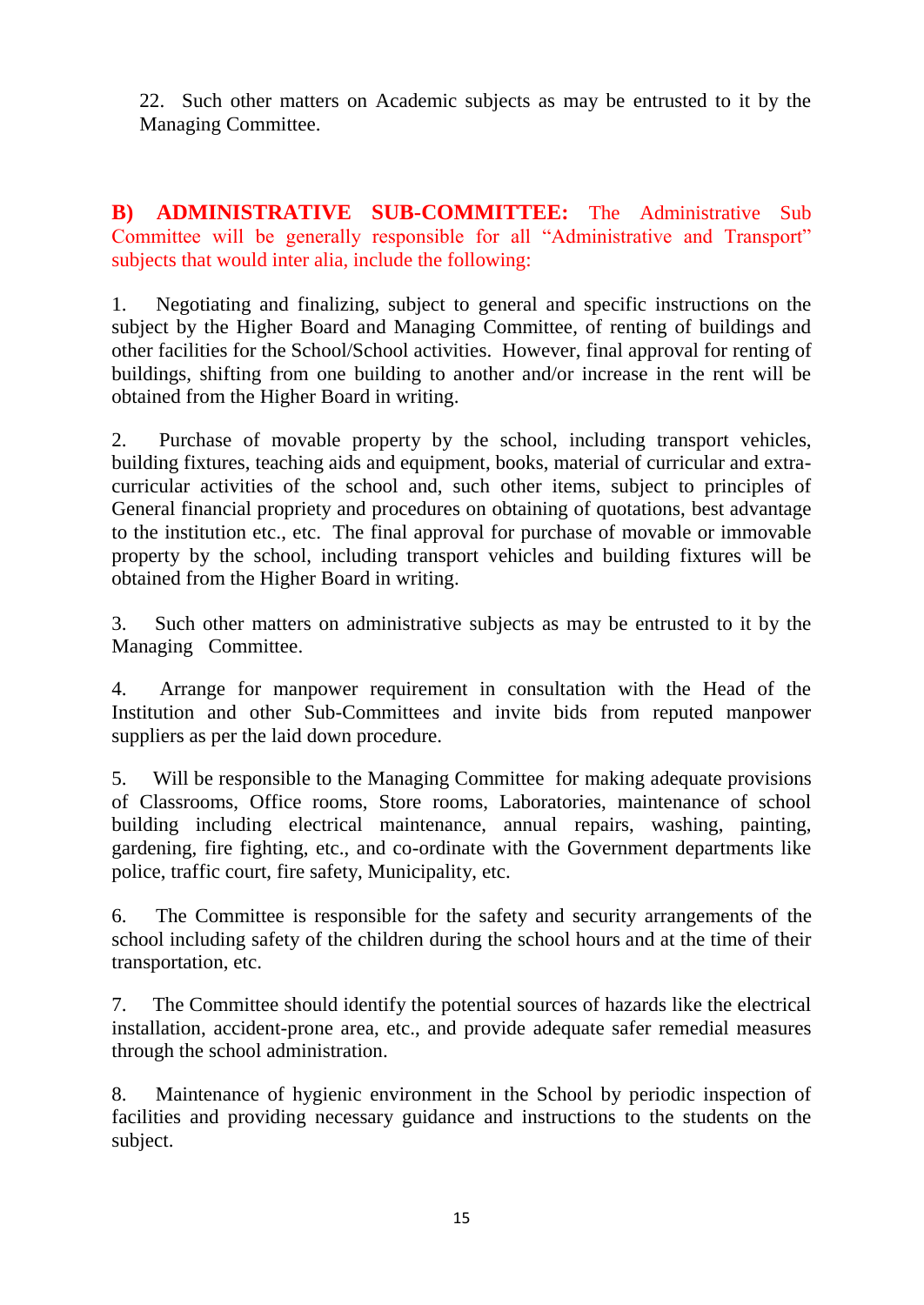9. This Sub-Committee shall be responsible for the health scheme of the school including first aid unit, health statistics of students, health care and insurance program, etc.

10. The Sub-Committee shall be responsible for all safety measures required to protect students, teachers, staff and school properties.

11. This Sub-Committee shall organize training program for safety measures including fire-drill, first aid, etc.

12. Arrange for periodic health education session by health experts/ trained IIS teachers.

13. Adequate facilities and trained personnel in the first-aid room periodic evaluation of the activities by the nursing personnel.

14. Management of Canteen, renewal of its contract and quality assurance. It should also ensure that all the employees of the canteen produce a Medical Certificate issued by a Saudi hospital stating that they are not suffering from any disease.

15. The Sub-committee shall co-ordinate all school matters related to various departments of Saudi Government with the concerned sections of the school.

16. The Sub-committee shall be responsible for all publications of the school and shall co-ordinate with specific group responsible for each area of operation.

17. The Sub-committee shall co-ordinate with the Academic groups in conducting general functions, festivals, exhibitions and other events of general interest. Permission for holding functions, festivals will be taken from the Ministry of Education.

18. The Sub-committee will be responsible for the recreational facilities and their proper utilization.

## 19. **The Sub-Committee**:

a. Shall ensure provision of adequate and comfortable transport facilities to all the students of IIS, who wish to commute by bus

b. Shall take care of transport and recommend purchase/hire of as many buses as required but in a manner that the transport does not run in loss.

c. Shall hire minimum transport crew

d. Shall ensure availability of transport facilities in emergency situations especially medical emergencies

e. Shall make sure that the bus fees are realized as per the commuters list regularly and there is no pilferage in the transport section or no defaulters amongst the commuters.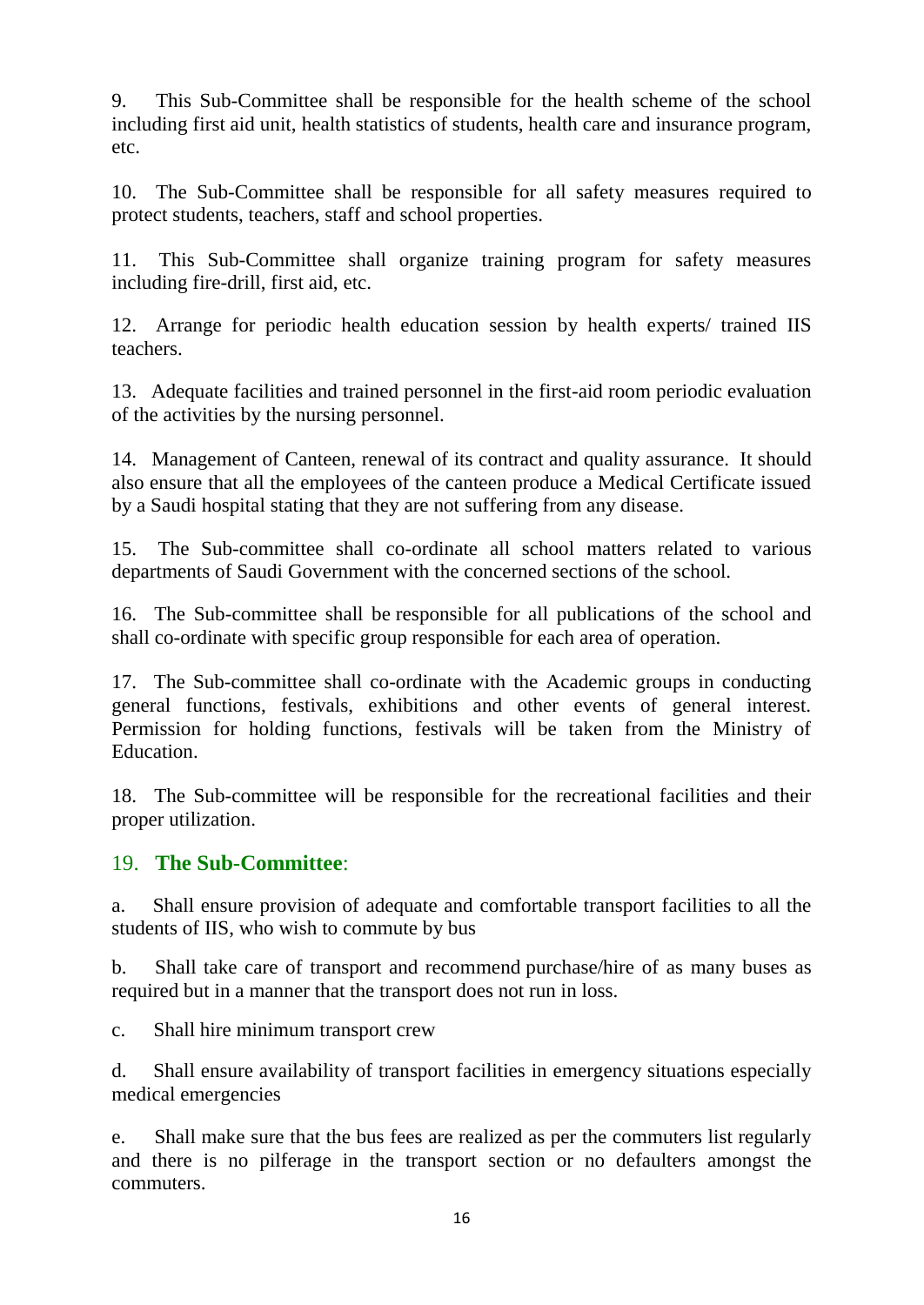f. Shall ensure that there is a log book for each transport and the same is entered regularly by the driver and the Transport Supervisor and countersigned by the Administrative Officer**.**

g. Shall ensure utmost economy in the use of transport, repairs and replacement of spare parts. There must be a separate stock register for the spare parts with all possible details. Annual stock taking will also be conducted for the spare parts before condemnation of unserviceable spare parts.

h. Such other matters on administrative subjects as may be entrusted to it by the Managing Committee.

## **C) FINANCE SUB-COMMITTEE:** The functions and powers of the Finance Sub- Committee will be as under:

1. To prepare annual budget in coordination with other sub-committees

2. To monitor the cash flow, disbursement, etc.

3. To act as internal auditors

4. To guide the School authorities in maintenance of proper accounting of salaries, tuition fees, lab. fees, sale of books, etc.

5. To advise school authority through the Managing Committee on investment option of school funds/ securities, bank dealings, etc.

6. Represent the school authority in the work of external auditors and carry out the external auditor's report.

7. The Finance Sub-Committee should prepare a panel of reputed Chartered Accountancy Firms and evaluate them and discuss with the Managing Committee before instructing the firm so selected to conduct the external auditing of IIS. A record to this effect should be maintained.

8. Continuously monitor and suggest improvements on financial procedures and accounting systems and such other items on financial matters as may be entrusted by the Managing Committee.

9. Suggest cost control system to the Administrative Authority and oversee its effectiveness to ensure that, at all times, there shall be no shortfall in funds to meet the normal approved liabilities of the School, so that the School does not, at any stage, face the prospect of bankruptcy.

10. To monitor/check all types of expenses and advice the Head of the Institution in respect of inadmissible expenses.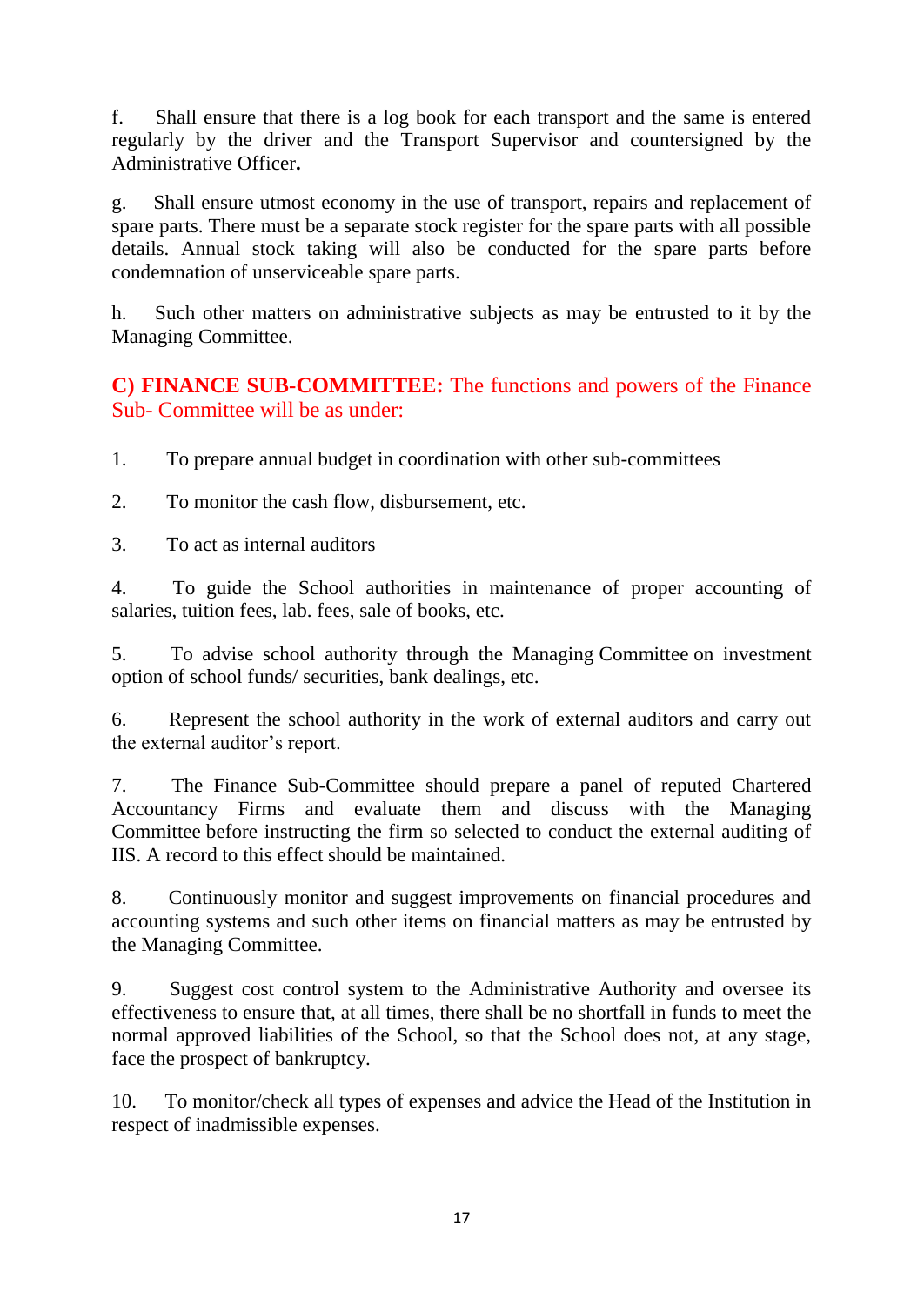11. To verify check/scrutinize and consider the recommendations of other subcommittees decision, for expenses, which are not budgeted and have financial implications.

12. To initiate recovery procedure for all types of defaulters such as fees, advances, non-compliance of rules/ contracts entrusted.

13. The Chairman of the Managing Committee along with the Head of the Institution will compulsorily be the bank signatories. In the absence of the Chairman, the other authorized signatory from the Managing Committee will operate the bank accounts along with the Head of the Institution or in his absence, Director (Administration & Finance)/Registrar.

## **Article VII**

a. This Charter shall come into force after its approval by the Minister of Education of the Kingdom of Saudi Arabia.

b. Managing Committees set up on the basis of elections before the promulgation of this Charter shall continue to function and complete their term in accordance with all the provisions of this Charter without any contradiction to the organisational rules of the foreign schools issued by the Ministry of Education.

c. In respect of other Schools, the Managing Committee shall be constituted in accordance with this Charter and shall function as per the provisions of this Charter.

## **Article VIII**

No article of this Charter can be amended or deleted except after two years of its implementation and after written approval from the Embassy of India in the Kingdom of Saudi Arabia and the Ministry of Education, Kingdom of Saudi Arabia.

## **CHAPTER II**

## **PROCEDURES, RULES AND REGULATIONS FOR THE ELECTIONS TO THE MANAGING COMMITTEES OF INTERNATIONAL INDIAN SCHOOLS IN THE KINGDOM OF SAUDI ARABIA**

## **1. Composition of the Managing Committee:**

The Managing Committee will consist of 7 (SEVEN) elected members from amongst the parents of the school children through direct vote by one of the parents. In case of smaller schools, where the number of students is less than 1000, the Parents Committee will consist of five elected members. In case of non-availability of enough qualified candidates due to less number of parents , the number of members should be minimum 3 (THREE). The Head of the Institution shall be the Member-Secretary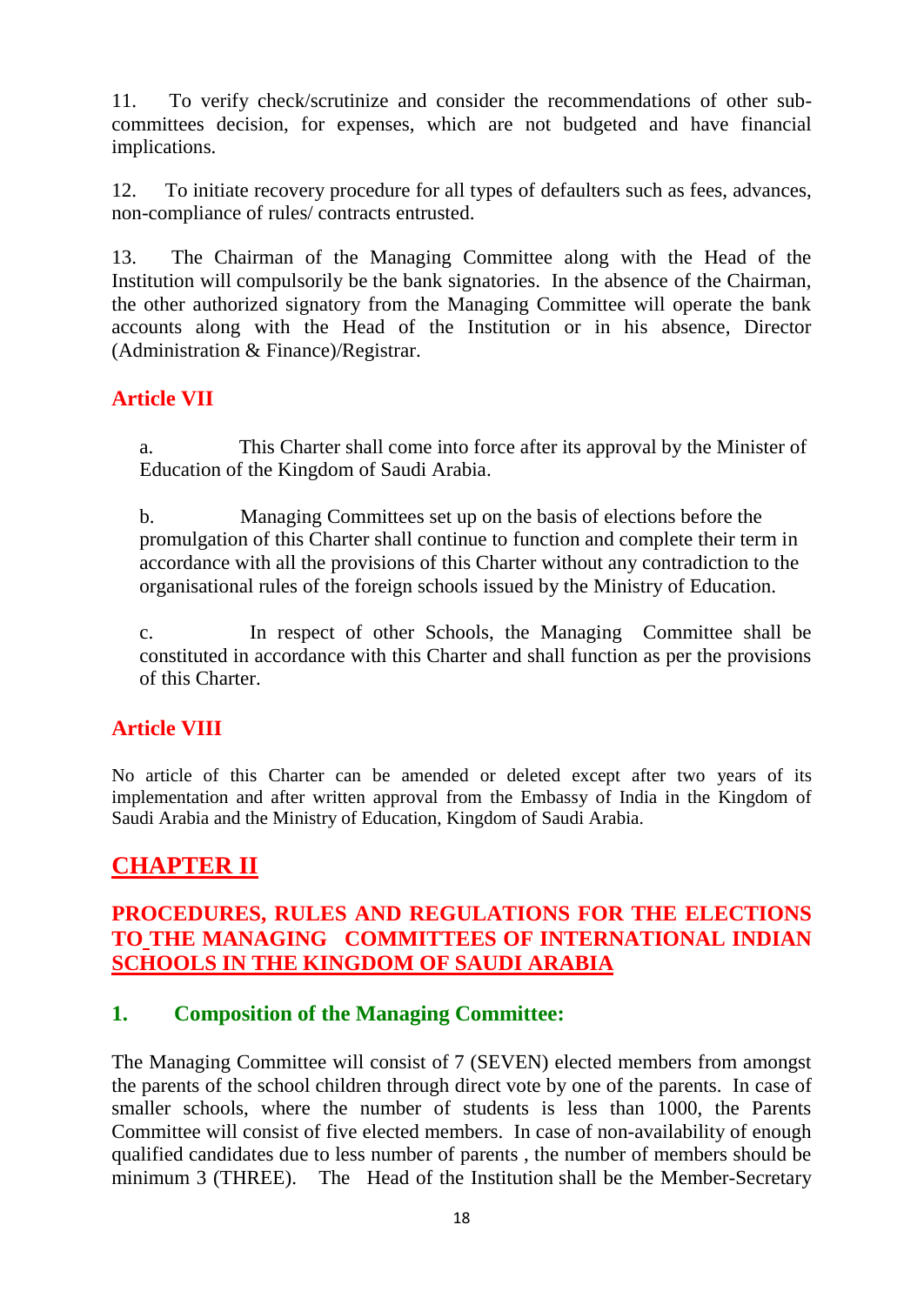(non-voting). To ensure balanced representation of all parts of India, the Committee shall not have more than two elected member from any one State of India. A representative of the Ministry of Education, Foreign Education (non-voting) and a representative from the Embassy of India (non-voting) will be the Observers in the Managing Committee.

## **2. Tenure of the Managing Committee:**

The tenure of the Managing Committee will be three years.

#### **3. Election Commission:**

The Election Commission will comprise the following to conduct election to elect seven members (five where applicable) of the Indian community above the age of 25.

ii) Two parents of the school students with their proven record of integrity, sincerity and selfless cooperation with the school provided that that they are not candidates for the School Managing Committee.

- iii) Representative of the Ministry of Education (Foreign Education)
- iv) Representative of the Embassy of India, Riyadh
- v) The Head of the Institution (Indian National)

vi) Two staff members of the School, one from the academic side and the other from the Administration.

vii) The Head of the Institution shall be the Chief Election Commissioner.

viii) The Director General of Education in the region, where School is situated, shall announce the names of the above-mentioned Election Commission Members, in consultation with the Embassy of India, Riyadh.

#### **4. Election date, time and venue:**

The Election Commission shall decide the date and time of the election and shall convey this to the parents in writing. The venue of election shall be the School premises.

#### **5. Voter's eligibility:**

- a) Must be a parent of the student(s) as per school records
- b) Must be an Indian citizen
- c) Must clear school dues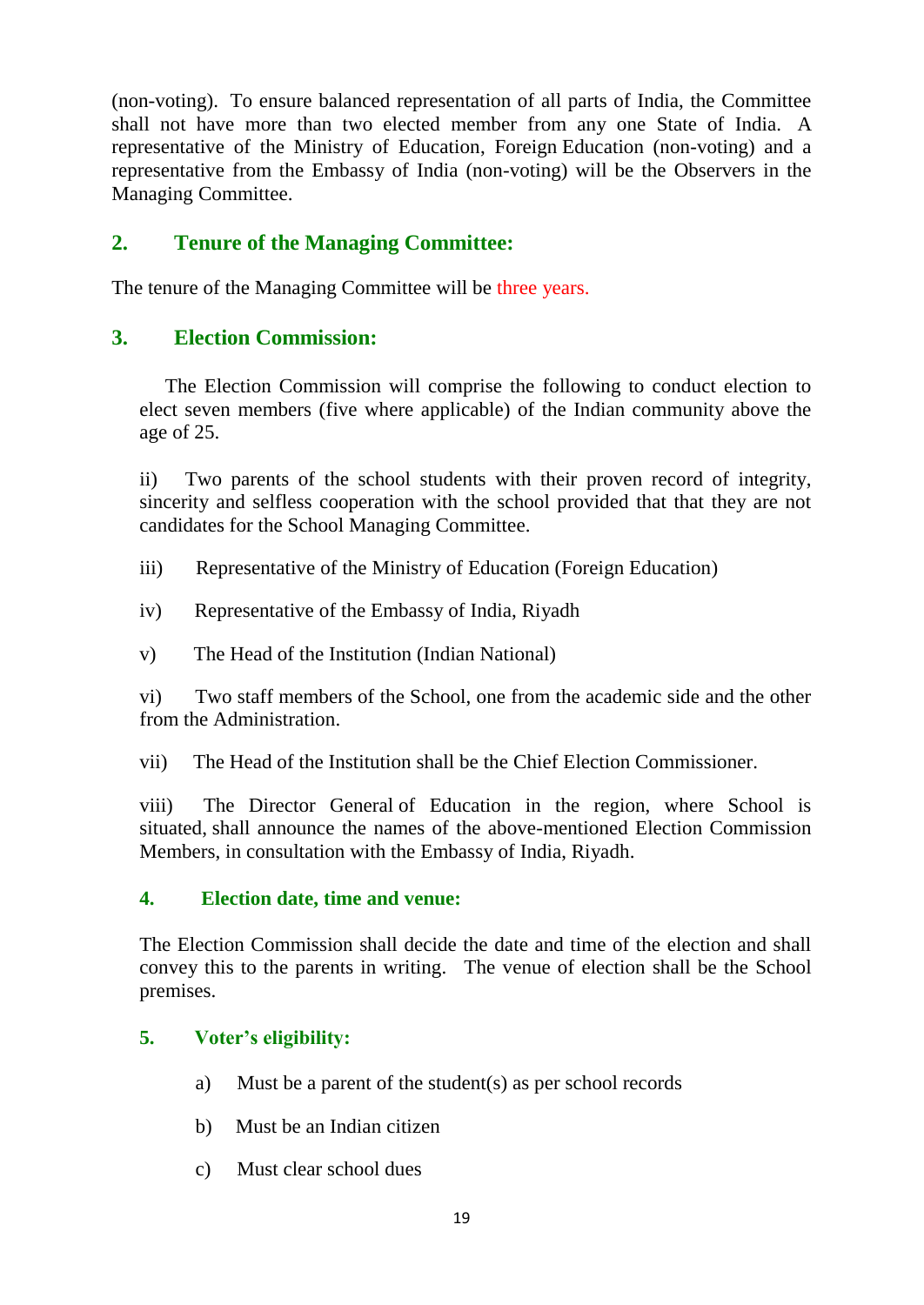d) Must have a valid Iqama

e) Must not be a teaching/non-teaching staff member of the School and their Spouses

## **6. Candidate's Eligibility:**

a) Must be a parent of student(s) for at least one year as per school record and that his child/children should not be in the final class of the school.

b) Must be a citizen of India, who could devote sufficient time for the welfare of the school

c) Must be a voter

d) Must hold a University degree as a minimum duly attested by the Embassy of India, Riyadh, and a responsible position in a reputed company / organization, Masters/Professional degree holders will be preferred.

e) Should not be the school employee or spouse of the school employee/a relative of the school employee/a member of another school committee, or former employee of the school.

f) Must have a "No Objection" letter from his employer/sponsor in original duly attested by the Chamber of Commerce and Industry, in which the sponsor should clearly mention that he/she is agreeable for the active participation of the candidate in the Managing Committee meetings for the next three years and that the candidate will be in a position to attend the monthly meetings or any emergency meeting at a short notice.

g) The Director General of Education, Riyadh, is empowered not to allow any Member of the previous Managing Committee to put up his/her candidature in the new Committee. He is also empowered to give opportunity to one or maximum two Members of the previous Managing Committee to put up their candidature for the new Committee provided that : –

i) All the terms and conditions applicable to other candidates shall be applicable to him/them also.

ii)The candidate's practical contribution in the previous Committee was distinguished and constructive.

iii)There were no complaints or observations against him nor was he/she a party to any problem or issue, which had taken place during his/her tenure as the Member of the Committee.

iv)The Election Commission should unanimously approve to give him/them another chance to put up his/their candidature in the new Committee.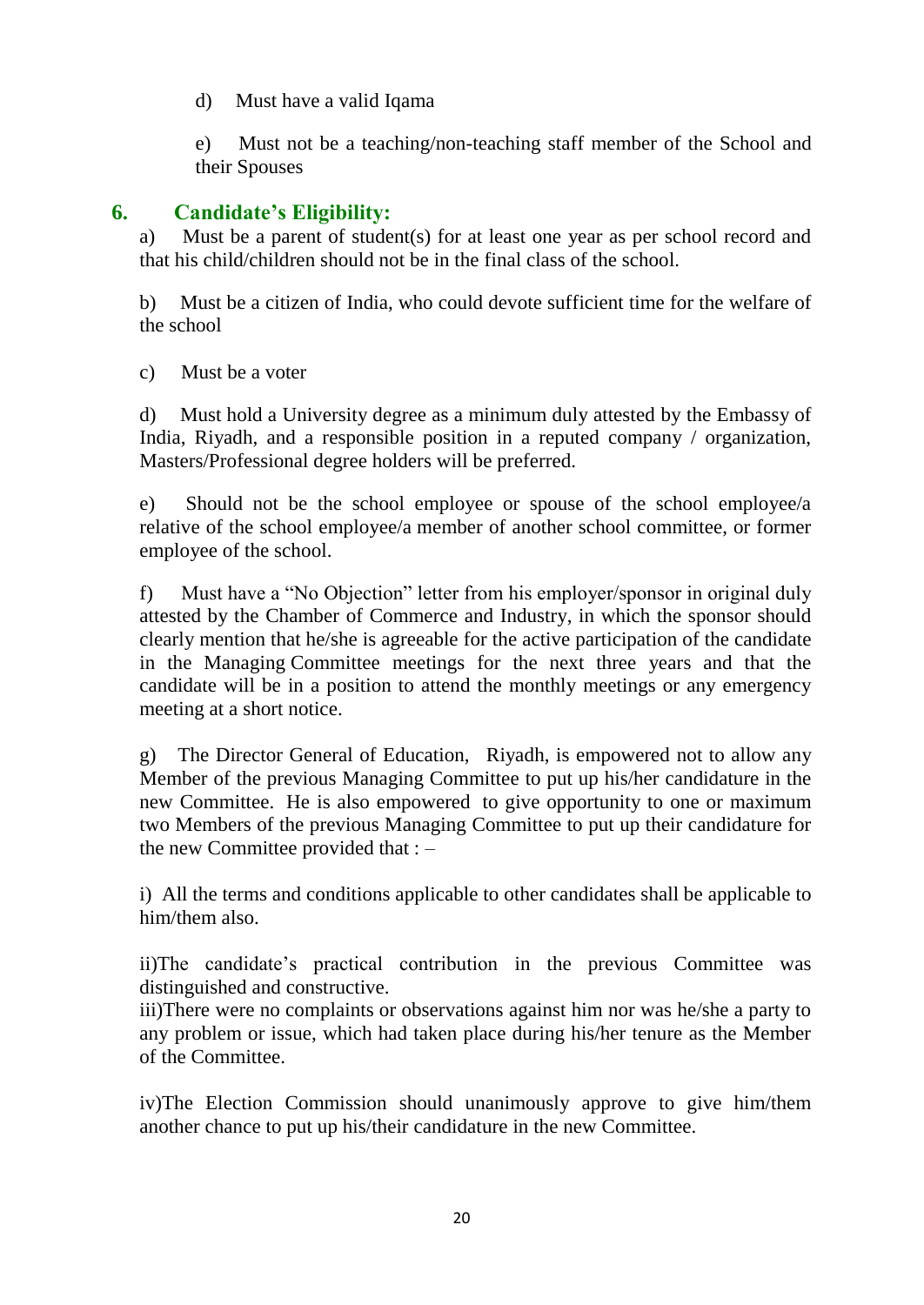v) Candidates for the membership of the Committee, if elected, shall be the Member only for one term. Re-candidature is allowed only after the completion of the tenure of the next two Committees.

h) Must not be a diplomat/official of the Indian Embassy, Riyadh or the Consulate General of India, Jeddah.

i) Must produce salary certificate issued by his employer attested by the Chamber of Commerce and Industry, Kingdom of Saudi Arabia, clearly stating that his monthly basic salary is not less than SR. 5000/-.

j) Must produce a character certificate issued by the Embassy of India, Riyadh

k) Must submit a reference of two responsible Indian nationals in the Kingdom of Saudi Arabia, who will stand guarantee for him in connection with his conduct and financial soundness

l) He/she should submit a brief note not exceeding 100 words in which he/she should propose the manner in which he/she plans to ensure better education to the children of Indian community and the academic progress of the school during his/her tenure of membership, if elected.

m) His/her place of work and place of residence should be within the city where the School is situated.

## **7. Duties of Election Commission**

a) To take necessary steps, make arrangements and issue necessary instructions for holding smooth elections of the Managing Committee from the beginning till the end and notify it to all the concerned.

b) To prepare and distribute Identity Cards to all the staff members deployed for election duty.

c) To receive relevant documents from the candidates, study them, scrutinize them strictly in accordance with the terms and conditions laid down for the candidature to the Committee in order to ensure that the candidate comply with all the rules & regulations regarding their candidature.

d) To supervise the election process ensuring free and fair conduct of elections and submit the results to the Director of Education under whose jurisdiction the School is located, for its endorsement with a copy to Patron of the International Indian Schools in the Kingdom.

e) To hold preparatory meeting immediately after the announcement of the names of the Commission Members to take the following actions:-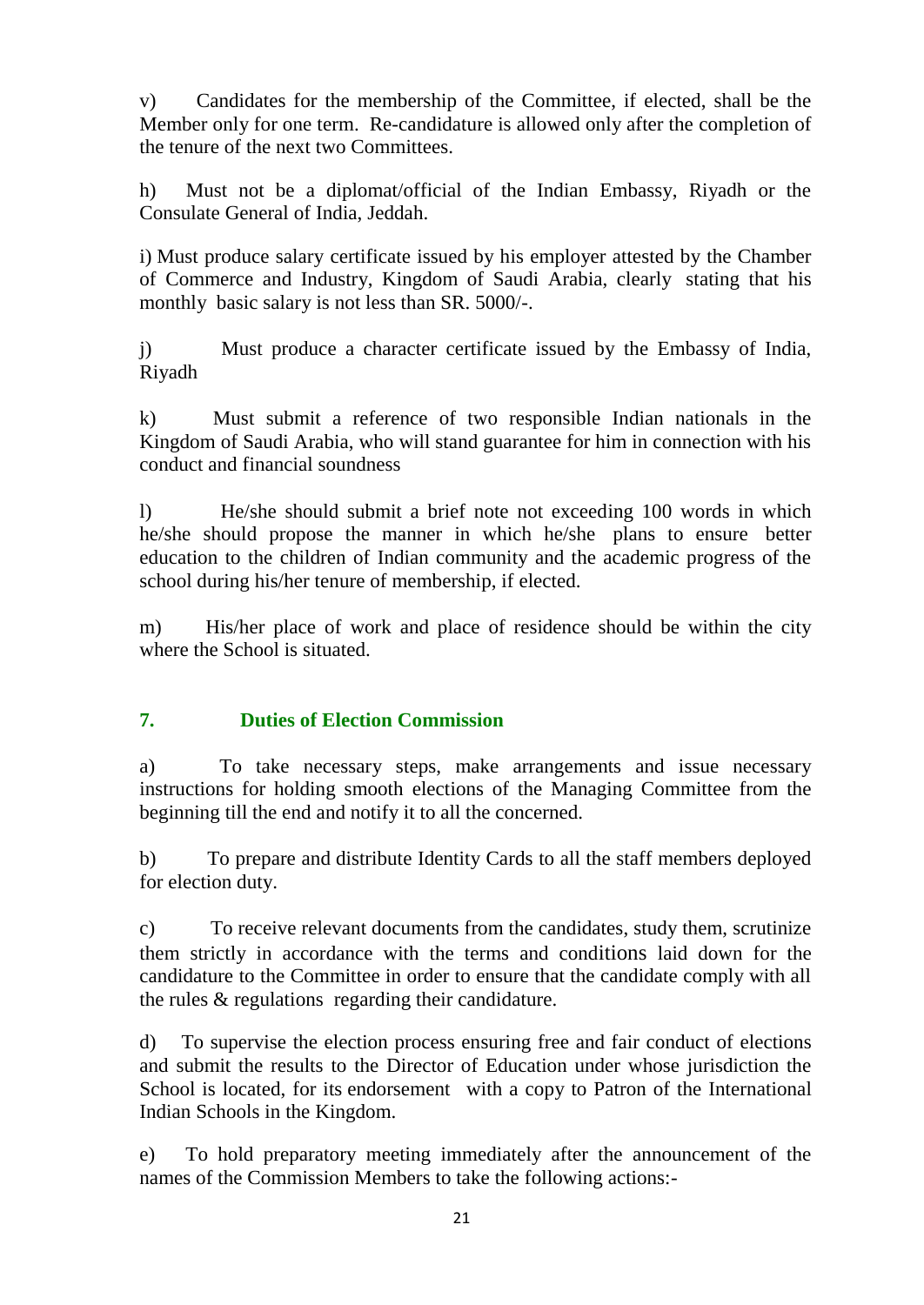i) Preparation of Action Plan determining procedures, modes, items needed for holding elections and for preparation of time schedule.

ii) Decision on the number of members to be elected for the Managing

iii) Committee as per Article III  $(E)(ii)$  (c).

f) The Commission is empowered to stop election process, nullify its results and decide re-poll if the situation demands such an action.

g) In case of differences in the view points of the Commission Members, the case be referred to the Director of Education under whose jurisdiction the School is located, whose decision will be final.

h) All the Election Commission Members would sign the minutes of their meetings to authenticate them.

i) The Head of the Institution shall issue all the notifications/circulars with regard to day-to-day developments and requirements of elections.

j) The task of the Election Commission shall end with the announcement of the results of the Managing Committee elections. The Commission shall hand over all the relevant documents in its possession to the Director of Education under whose jurisdiction the School is located.

k) **Scrutiny of Nomination Forms**: The Election Commission will scrutinize/verify the compliance of candidate's eligibility (Items a to m) of Para 6 above and the candidate's nomination forms and notify all concerned accordingly.

l) **Withdrawal of Nomination Form**: Any candidate may withdraw his nomination form by a written application submitted personally to the Election Commission on or before the notified date.

m) The final list of contesting candidates will be notified through the School by the Election Commission.

n) Each candidate will be allowed to nominate one Polling Agent on his/her behalf from among the voters.

## o) **Voting Procedures**:

(a) Each voter will be provided with a ballot paper. The voter will have to produce his Iqama/passport at the time of casting his vote. Photocopies of Iqama/passport will not be allowed.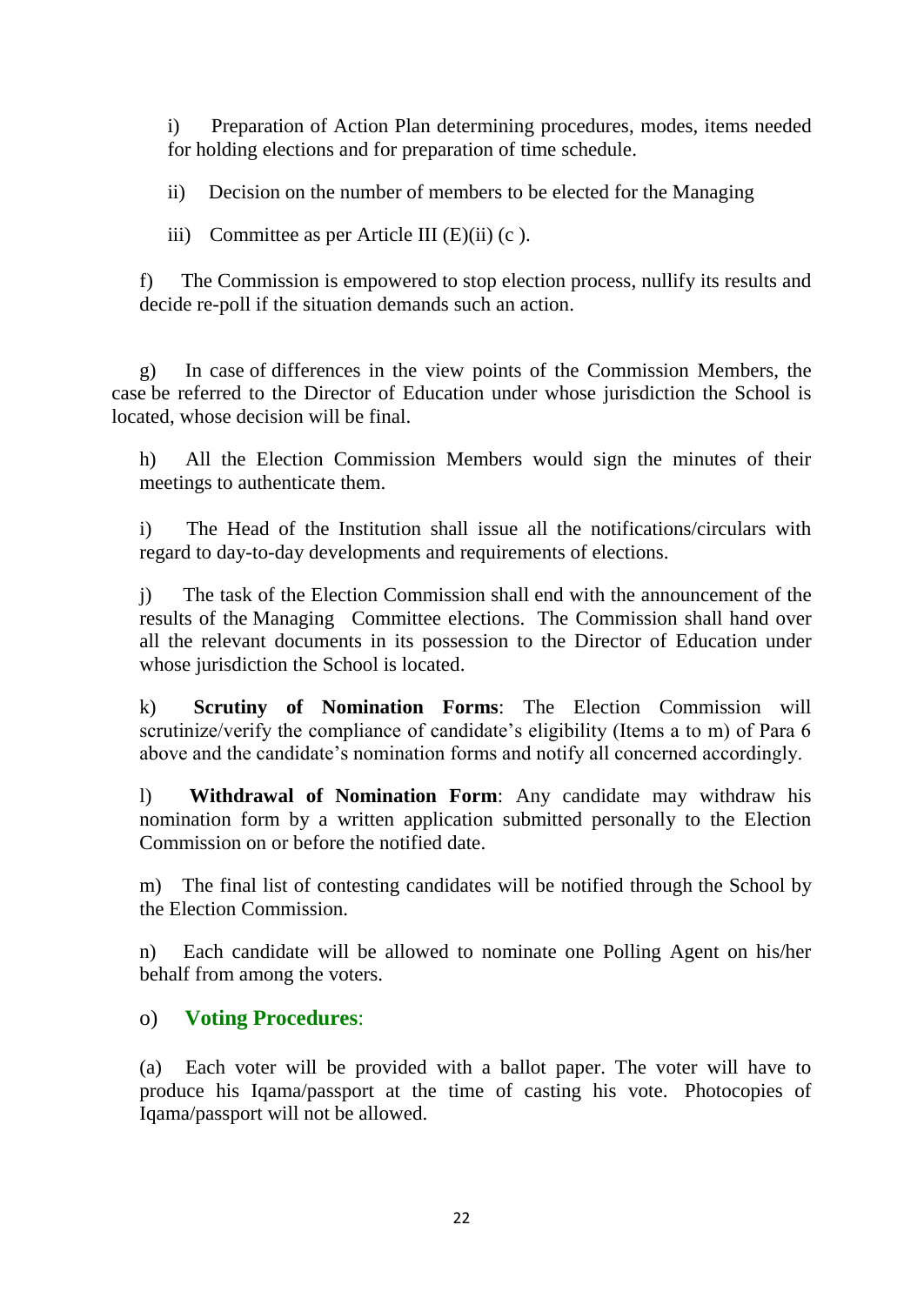(b) A voter should put a check mark  $(X)$  inside the box at the right side of the desired candidate's name on the ballot paper and put the ballot paper into the ballot box in front of the Polling Officer.

(c) A ballot with an incorrect check mark will be treated as invalid vote.

(d) A voter must vote in favor of 7 (seven) candidates (five in case of smaller schools) according to his/her own choice. However not more than two of these should be from any one state of India

(e) If the voter votes for less or more than seven candidates (less or more than five in case of smaller schools), the ballot paper will be considered as null and void.

(f) No canvassing is allowed in and around the election area i.e. in and around the School compound.

(g) No one else except the candidate, voter and persons related to the election affairs will be allowed inside the election area.

(h) The vote may be cast by one of the parents.

## **8. Vote Counting:**

a) Election Commission will appoint staff members of the School to count the votes in its presence.

b) Only candidates or their Polling Agents will be allowed to remain present while the votes are counted.

c) No person present at the vote counting will be allowed to leave the counting room until vote counting is completed.

d) Draw will decide the winner/position in case of equal number of votes are polled in favour of more than one candidate in front of both the contesting candidates. The Election Commission will conduct the draw, and its decision will be final.

## **9. Declaration of Election Results and installation of the new Managing Committee:**

a) After completion of the counting, the Election Commission will announce the result in front of Candidates present. The Election Commission will send the same to the Director of Foreign Education under whose jurisdiction the School is located, Director General of Foreign Education, Ministry of Education, Riyadh and the Embassy of India, Riyadh.

b) The Directorate of Education under whose jurisdiction the School is located, after the announcement of results, shall notify the candidates about their election to the Managing Committee within a period not exceeding one week after its endorsement by the Director of Education, under whose jurisdiction the School is located.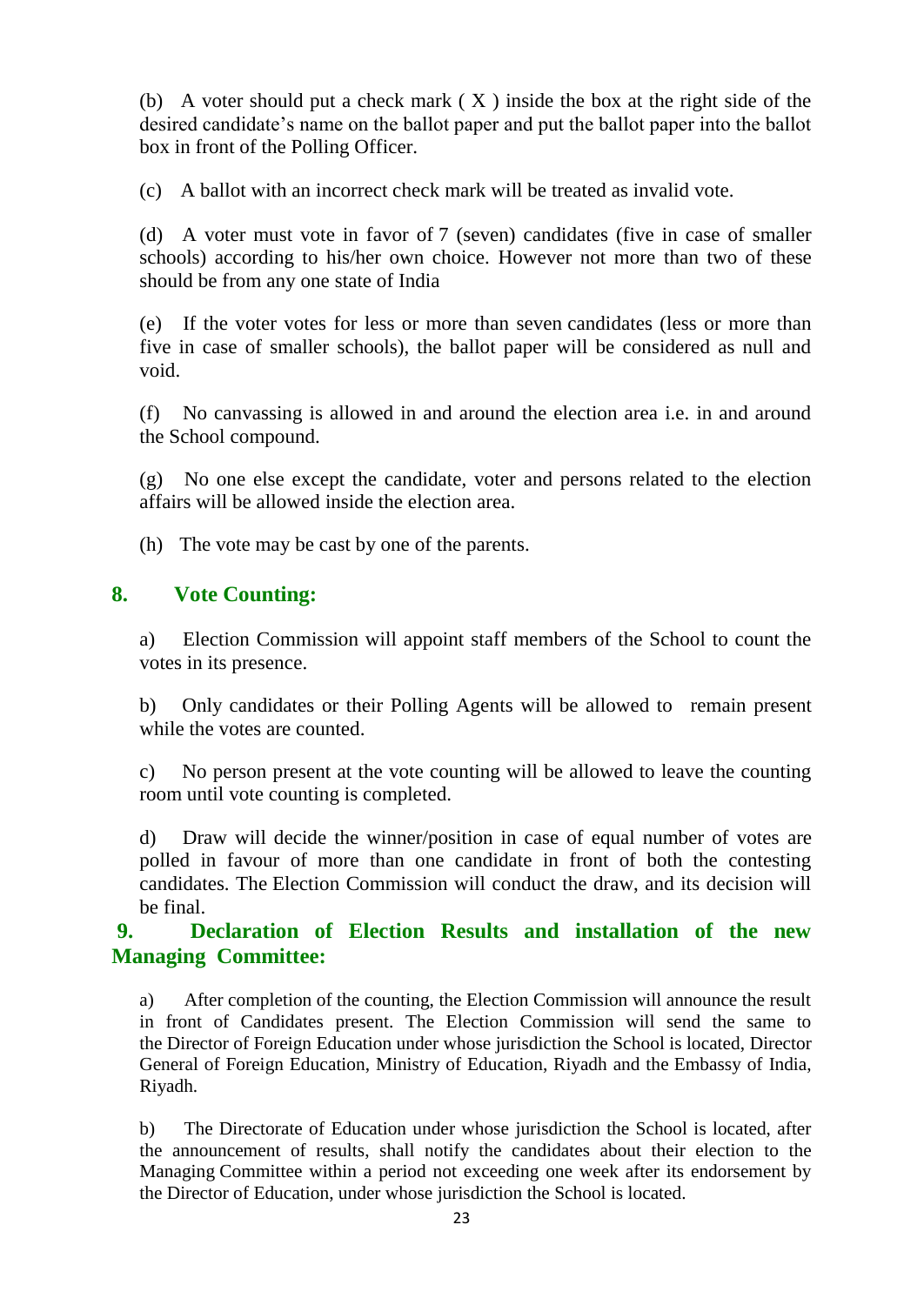c) The Director of Education under whose jurisdiction the School is located, shall notify to all the authorities concerned names of the new Managing Committee Members including the name of its Chairman.

d) The newly elected Managing Committee shall take over the charge from the old Committee within a maximum period of two weeks from the date of announcement of results. Handing over/taking over formalities between the old and new Committees shall take place in the presence of the representatives of the Embassy of India, Riyadh and the Ministry of Education (Foreign Education). The Chairman of the outgoing Committee shall convey both the representatives in writing about the date and timing of this meeting at least one week in advance and shall also forward them the agenda of the meeting.

## **Appendix-A**

# **INTERNATIONAL INDIAN SCHOOL,\_\_\_\_\_\_\_\_\_\_\_\_\_\_\_, K.S.A.**

## **Managing Committee Election \_\_\_\_\_\_Serial Number\_\_\_\_**

#### BALLOT PAPER

| $\ensuremath{\mathsf{CHOICE}}$<br>$\ensuremath{\mathsf{CHOICE}}$<br>SL. CONTESTANTS<br>SL. CONTESTANTS                      |  |
|-----------------------------------------------------------------------------------------------------------------------------|--|
| 10. $\qquad \qquad$<br>1.                                                                                                   |  |
| 2.<br>11. $\qquad$                                                                                                          |  |
| 3.                                                                                                                          |  |
| 12.<br>4.                                                                                                                   |  |
| 13. $\qquad \qquad$<br>5.                                                                                                   |  |
| 14. $\qquad \qquad$<br>6.                                                                                                   |  |
| 15.<br><u> Alexandria de la contrada de la contrada de la contrada de la contrada de la contrada de la contrada de la c</u> |  |
| 7.                                                                                                                          |  |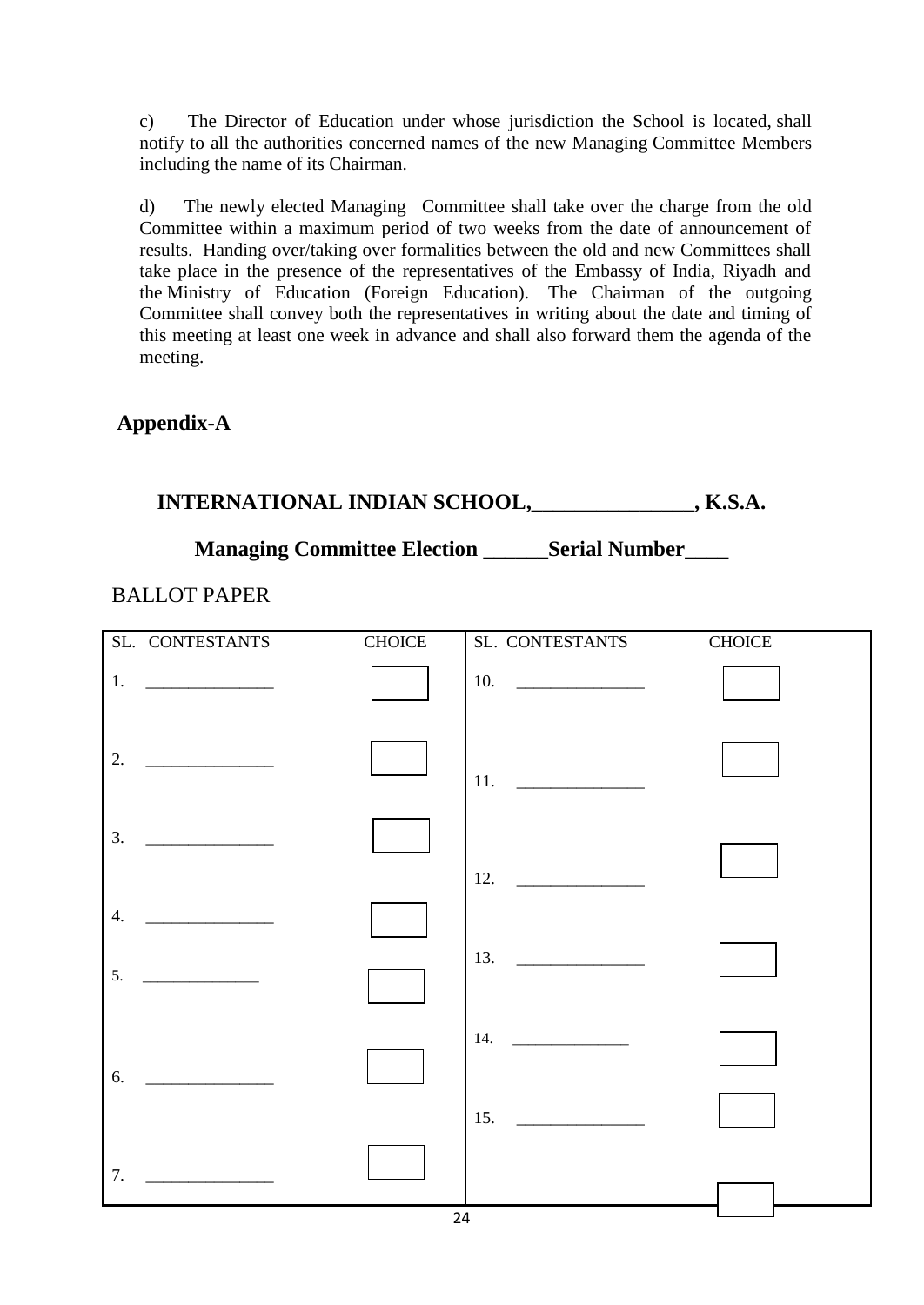

#### **Instructions:**

- 1. Voters must carefully affix stamps within the box space provided on the right of each name. Even if any one marking crosses the boundary of the box the Ballot will be INVALID.
- 2. Any Ballot paper with more or less than SEVEN stampings will be rejected as INVALID.
- 3. For this Ballot Paper to remain VALID, it should have a serial number, two facsimiles and the polling officer's signature.

## **Appendix B**

#### **Authorization from the Sponsor**

This is to certify that Dr./Mr./Mrs.

(Name)

is employed by me in

(Name of the organization)

in the capacity of

(Exact Designation)

I understand that Dr./Mr./Mrs.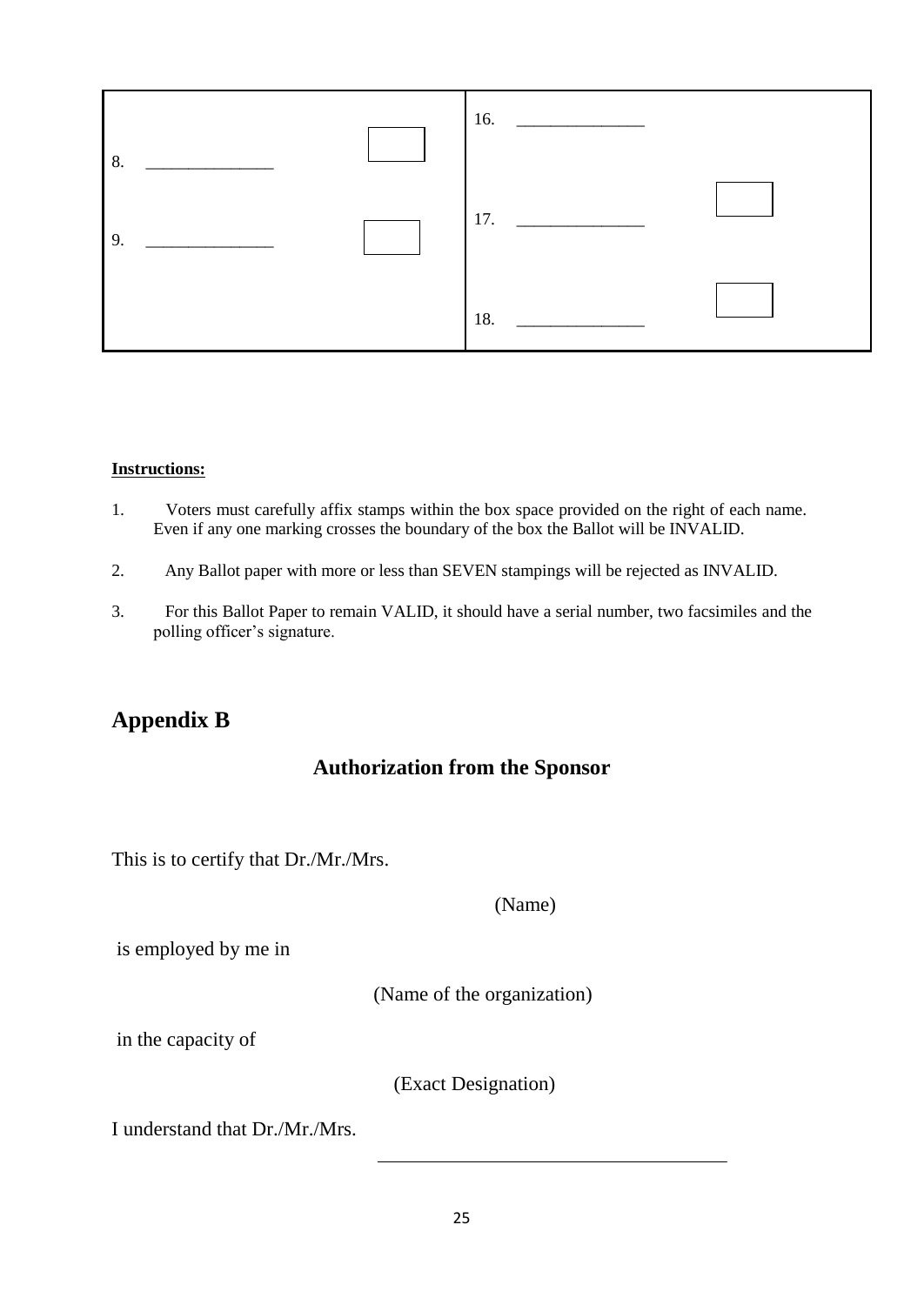Wishes to become a Member of the Managing Committee of the International Indian School, \_\_\_\_\_\_\_\_ in accordance with the procedure prescribed for the purpose by the Ministry of Education of the Kingdom, and the Embassy of India, Riyadh.

I have no objection to his accepting this, if selected. He will be allowed by me to attend the Managing Committee Meetings whenever convened without any reservation.

Signature:

Name of the Sponsor:

Commercial Registration No.

Date:

Seal of the Company:

## **Appendix C**

**International Indian School, ---------- Managing Committee Election**

**Year\_\_\_\_\_\_\_\_\_\_\_**

NOMINATION PAPER

|    | Name of the Candidate              |
|----|------------------------------------|
| 2. | Father's name                      |
| 3. | Place & Date of birth              |
| 4. | Present residential address in the |
|    | Kingdom                            |
| 5. | Permanent Address in India         |
| 6. | Name and details of the employer   |
| 7. | Present position held with actual  |
|    | designation                        |
| 8. | Salary Certificate, in original,   |
|    | and<br>duly<br>the sponsor<br>from |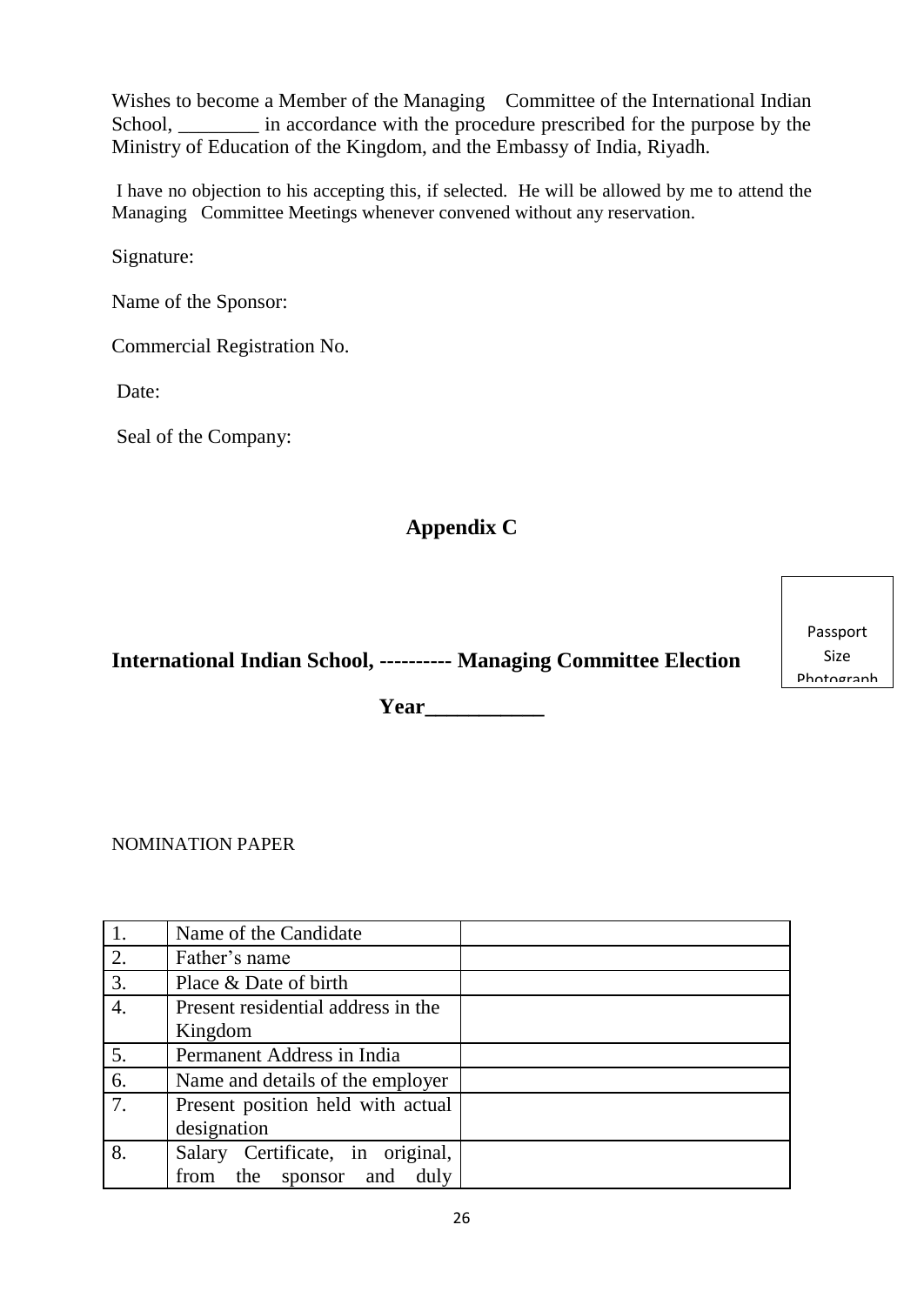|     | attested by the Chamber of      |
|-----|---------------------------------|
|     | Commerce.                       |
| 9.  | Period of holding the present   |
|     | position                        |
| 10. | Details of previous Employment  |
|     | in the Kingdom                  |
| 11. | Period of stay in the Kingdom   |
| 12. | Educational qualifications with |
|     | details:                        |

| <b>S. No.</b> | <b>Degree</b> | Name of the institution /<br><b>University</b> | <b>Period and years</b><br>of the course | <b>Year of</b><br>passing |
|---------------|---------------|------------------------------------------------|------------------------------------------|---------------------------|
|               |               |                                                |                                          |                           |
|               |               |                                                |                                          |                           |
|               |               |                                                |                                          |                           |

| 13. | Passport Details: (Attach Photocopy)                              |  |
|-----|-------------------------------------------------------------------|--|
|     | Number:                                                           |  |
|     | Date of Issue:                                                    |  |
|     | Place of issue:                                                   |  |
|     | Valid Till:                                                       |  |
| 14. | Iqama Details: (Attach Photocopy)                                 |  |
|     | Number:                                                           |  |
|     | Date of Issue:                                                    |  |
|     | Place of Issue:                                                   |  |
|     | Valid Till:                                                       |  |
| 15. | To which State/Union Territory of India<br>you originally belong: |  |
|     |                                                                   |  |
| 16. | What is your mother tongue:                                       |  |
| 17. | Details of child(ren) studying at present<br>in the school.       |  |

| <b>S. No.</b> | Name of Child | <b>Class</b> | <b>Section</b> | <b>G.R. No.</b> |
|---------------|---------------|--------------|----------------|-----------------|
|               |               |              |                |                 |
|               |               |              |                |                 |
| ັ.            |               |              |                |                 |
|               |               |              |                |                 |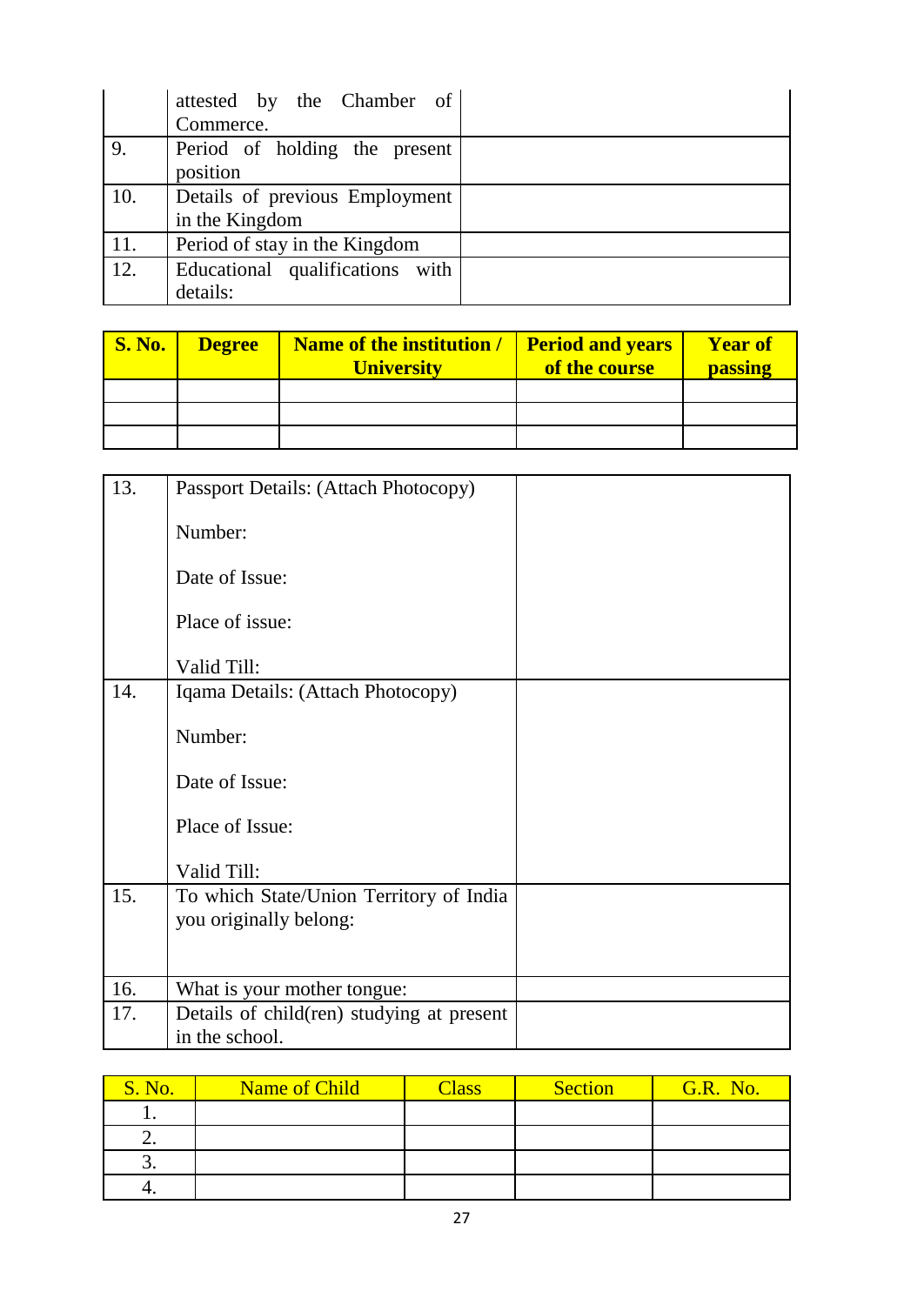| 18. | If member of any previous Managing<br>Committee of this school, specify<br>details:                                                                                                                                                 |  |
|-----|-------------------------------------------------------------------------------------------------------------------------------------------------------------------------------------------------------------------------------------|--|
| 19. | In case of having been on the<br>Managing Committee of any other<br>school presently / previously, specify<br>details.                                                                                                              |  |
| 20. | Whether written authorization from the<br>sponsor is attached<br>giving<br>permission/no objection to<br>the<br>candidate's membership on<br>the<br>Managing Committee<br>(attach original authorization in the<br>prescribed form) |  |

#### **Appendix D**

## **DECLARATION**

I hereby declare that the above information is true. I also declare that in case I am elected to the Managing Committee of the school, I shall devote adequate and sufficient time for fulfilling the responsibilities of a Member of the School Managing Committee without involving myself in any other activity except educational for the benefit of the School and its students. I affirm that neither my spouse nor any of my close relatives like father, mother, father-in-law, mother-in-law, brother, sister, brother-in-law, sister-in-law, son, daughter, sonin-law, daughter-in-law are employed or associated with this School. I further affirm that neither me/my sponsor nor any member of my family has any financial/business links or dealings with the School. I also affirm that I was never an employee/ contractor/ under contract with International Indian School\_\_\_\_\_\_\_\_\_\_\_\_\_\_\_.

I accept all the terms and conditions prescribed for election to the School Managing Committee and agree to abide by all the rules and regulations that are prescribed or may be prescribed.

Signature of the Candidate \_\_\_\_\_\_\_\_\_\_\_\_\_\_\_\_\_\_

Parent Code No \_\_\_\_\_\_\_\_\_

Proposed by: